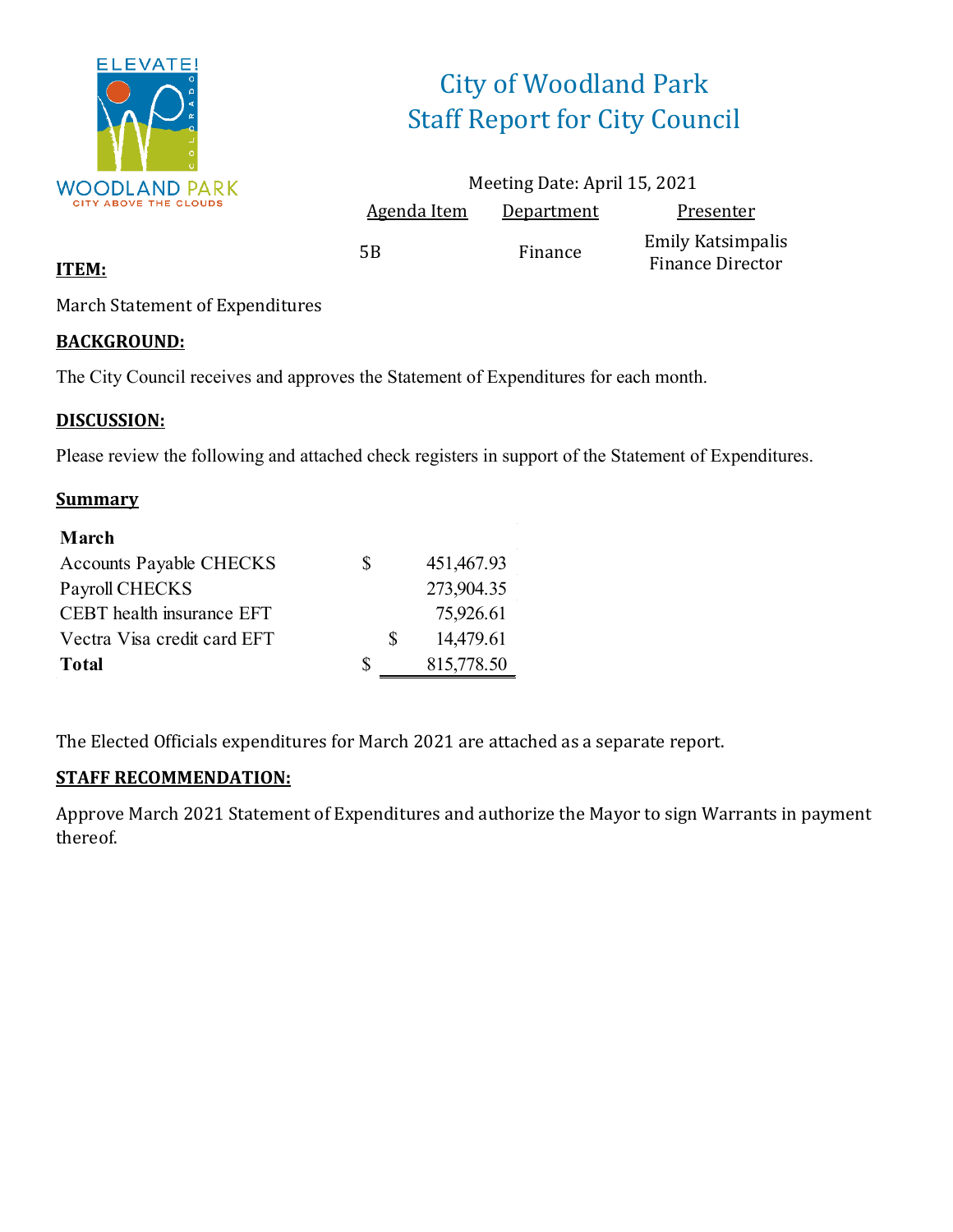**Page 1 of 9 USER: EKAT**

| Payment      |           |                                        |                        | Num          | Gross            |              |                  | Net   Payment        | HP |            |
|--------------|-----------|----------------------------------------|------------------------|--------------|------------------|--------------|------------------|----------------------|----|------------|
| Number       | Type   ID | Name                                   | SRC                    | INV          | Amount           | Discounts    | Pay              | Date                 |    | Void Batch |
| 111578       | CHK A     | CHAD MILDBRANDT                        | 5159                   | 1            | 72.00            | 0.00         | 72.00            | 03/04/2021           |    | 41586      |
|              |           | BARTENDING                             | 03012021               |              | 72.00            | 0.00         | 72.00            |                      |    |            |
|              |           |                                        |                        |              |                  |              |                  |                      |    |            |
| 111579       | CHK A     | CINTAS CORPORATION NO 2                | 4977                   | 1            | 61.80            | 0.00         | 61.80            | 03/04/2021           |    | 41586      |
|              |           | UNIFORMS - FLEET                       | 4076432600             |              | 61.80            | 0.00         | 61.80            |                      |    |            |
|              |           |                                        |                        |              |                  |              |                  |                      |    |            |
| 111580       | CHK A     | COLO SPRINGS CHRISTIAN SCHOOL          | 3819                   | $\mathbf{1}$ | 537.50           | 0.00         | 537.50           | 03/04/2021           |    | 41586      |
|              |           | 02/2021 GYM RENTAL                     | $2021 - 002$           |              | 537.50           | 0.00         | 537.50           |                      |    |            |
|              |           |                                        |                        |              |                  |              |                  |                      |    |            |
| 111581 CHK A |           | CORE & MAIN LP                         | 4980                   | 3            | 3,745.60         | 0.00         |                  | 3,745.60 03/04/2021  |    | 41586      |
|              |           | SUPPLIES - F/S                         | N718059                |              | 1,421.46         | 0.00         | 1,421.46         |                      |    |            |
|              |           | CURB BOX                               | N720219                |              | 728.16           | 0.00         | 728.16           |                      |    |            |
|              |           | SUIPPLIES - F/S                        | N730873                |              | 1,595.98         | 0.00         | 1,595.98         |                      |    |            |
|              |           |                                        |                        |              |                  |              |                  |                      |    |            |
| 111582 CHK A |           | DANIELS LONG CHEVROLET                 | 203                    | $\mathbf{1}$ | 80.88            | 0.00         |                  | 80.88 03/04/2021     |    | 41586      |
|              |           | REPAIR #30                             | 633058                 |              | 80.88            | 0.00         | 80.88            |                      |    |            |
|              |           |                                        |                        |              |                  |              |                  |                      |    |            |
| 111583 CHK A |           | <b>DOOLEY ENTERPRISES</b>              | 5265                   | 1            | 764.80           | 0.00         |                  | 764.80 03/04/2021    |    | 41586      |
|              |           | TRAINING AMMO                          | 59584                  |              | 764.80           | 0.00         | 764.80           |                      |    |            |
| 111584 CHK A |           | GAZETTE, THE                           | 276                    | $\mathbf{1}$ | 142.98           | 0.00         |                  | 142.98 03/04/2021    |    | 41586      |
|              |           | LEGAL NOTICES                          | 02282021               |              | 142.98           | 0.00         | 142.98           |                      |    |            |
|              |           |                                        |                        |              |                  |              |                  |                      |    |            |
| 111585 CHK A |           | GRAINGER INC.                          | 282                    | 3            | 561.11           | 0.00         |                  | 561.11 03/04/2021    |    | 41586      |
|              |           | SUPPLIES - WWTP                        | 9803420612             |              | 323.41           | 0.00         | 323.41           |                      |    |            |
|              |           | SUPPLIES - WWTP                        | 9807726949             |              | 106.16           | 0.00         | 106.16           |                      |    |            |
|              |           | SUPPLIES - WTP                         | 9812818053             |              | 131.54           | 0.00         | 131.54           |                      |    |            |
|              |           |                                        |                        |              |                  |              |                  |                      |    |            |
| 111586       | CHK A     | IREA                                   | 343                    | 2            | 12,096.87        | 0.00         |                  | 12,096.87 03/04/2021 |    | 41586      |
|              |           | FEB. ELECTRICAL CHARGES                | 022421C                |              | 12,096.87        | 0.00         | 1,980.03         |                      |    |            |
|              |           | FEB. ELECTRICAL CHARGES                | 022421C                |              | 12,096.87        | 0.00         | 10,116.84        |                      |    |            |
|              |           |                                        |                        |              |                  |              |                  |                      |    |            |
| 111587       | CHK A     | JDS - HYDRO CONSULTANTS, INC.          | 2894                   | 1            | 2,834.71         | 0.00         |                  | 2,834.71 03/04/2021  |    | 41586      |
|              |           | SUNNYWOOD PUMP STATION                 | 10916-22               |              | 2,834.71         | 0.00         | 2,834.71         |                      |    |            |
|              |           |                                        |                        |              |                  |              |                  |                      |    |            |
| 111588       | CHK A     | L.N. CURTIS & SONS                     | 5123                   | 7            | 1,370.00         | 0.00         | 1,370.00         | 03/04/2021           |    | 41586      |
|              |           | UNIFORM - WPPD                         | INV464904              |              | 109.20           | 0.00         | 109.20           |                      |    |            |
|              |           | UNIFORM - WPPD                         | INV465155              |              | 120.22           | 0.00         | 120.22           |                      |    |            |
|              |           | UNIFORM - WPPD<br>UNIFORM - WPPD       | INV465231              |              | 236.66           | 0.00         | 236.66           |                      |    |            |
|              |           | UNIFORM - WPPD                         | INV465440<br>INV465507 |              | 213.98<br>238.25 | 0.00<br>0.00 | 213.98<br>238.25 |                      |    |            |
|              |           | UNIFORM - WPPD                         | INV466306              |              | 109.20           | 0.00         | 109.20           |                      |    |            |
|              |           | UNIFORM - WPPD                         | INV466316              |              | 342.49           | 0.00         | 342.49           |                      |    |            |
|              |           |                                        |                        |              |                  |              |                  |                      |    |            |
| 111589 CHK A |           | MACDOUGALL & WOLDRIDGE, PC             | 1228                   | $\mathbf{1}$ | 816.00           | 0.00         |                  | 816.00 03/04/2021    |    | 41586      |
|              |           | PROFESSIONAL FEES                      | 161989                 |              | 816.00           | 0.00         | 816.00           |                      |    |            |
|              |           |                                        |                        |              |                  |              |                  |                      |    |            |
| 111590 CHK A |           | <b>HEATH CARGILL</b>                   | $\mathbf{1}$           | $\mathbf{1}$ | 150.00           | 0.00         |                  | 150.00 03/04/2021    |    | 41586      |
|              |           | WATER B CERTIFICATION                  | 02122021               |              | 150.00           | 0.00         | 150.00           |                      |    |            |
|              |           |                                        |                        |              |                  |              |                  |                      |    |            |
| 111591 CHK A |           | CHRISTIE HUBER                         | $\mathbf{1}$           | $\mathbf{1}$ | 52.97            | 0.00         |                  | 52.97 03/04/2021     |    | 41586      |
|              |           | REIMBURSEMENT-OFFICE SUPPLIES 03012021 |                        |              | 52.97            | 0.00         | 52.97            |                      |    |            |
|              |           |                                        |                        |              |                  |              |                  |                      |    |            |
| 111592 CHK A |           | <b>SUE MORGAN</b>                      | $\mathbf{1}$           | 1            | 449.65           | 0.00         |                  | 449.65 03/04/2021    |    | 41586      |
|              |           | UTILITY REFUND                         | 1180.13                |              | 449.65           | 0.00         | 449.65           |                      |    |            |
|              |           |                                        |                        |              |                  |              |                  |                      |    |            |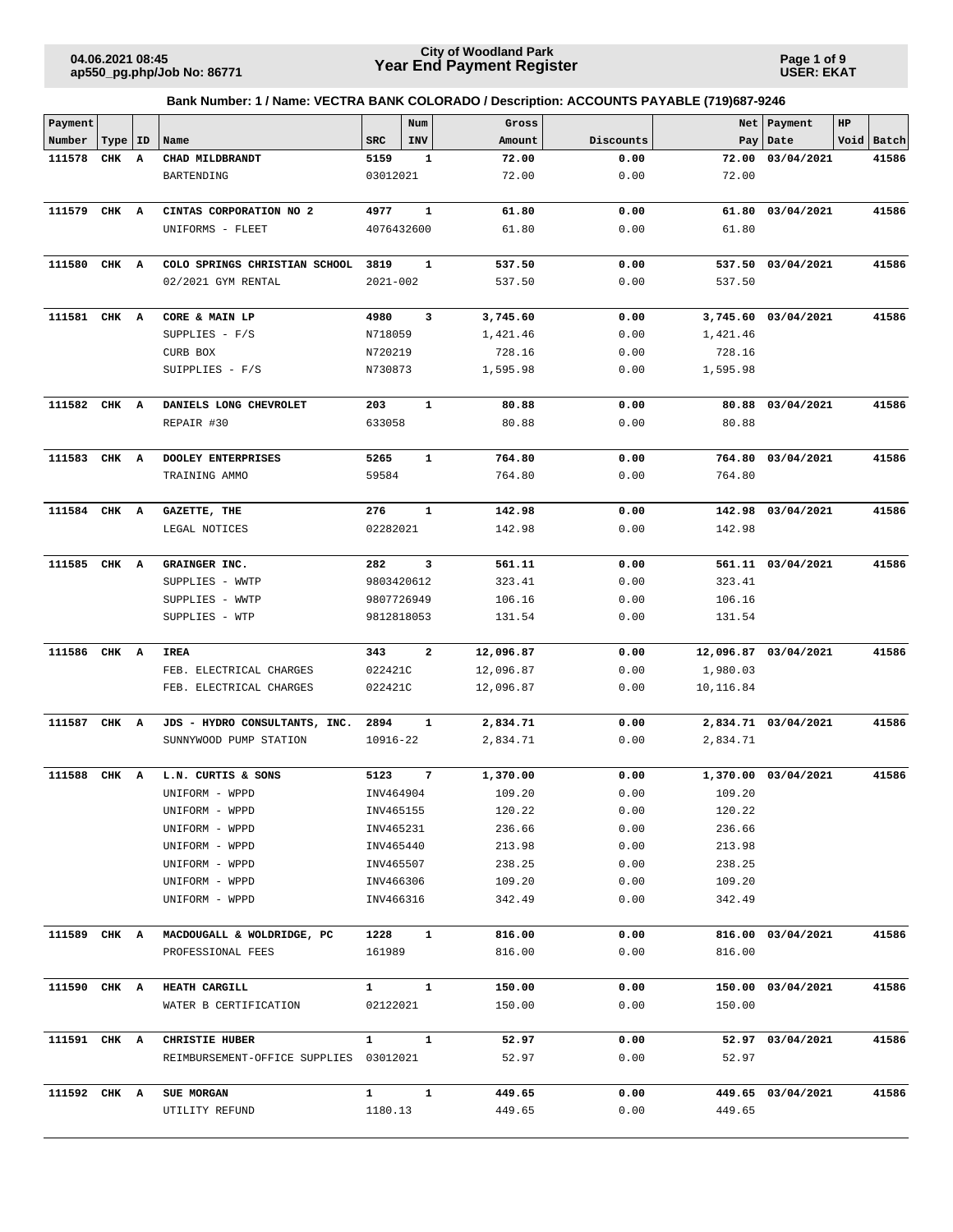**Page 2 of 9 USER: EKAT**

| Payment      |           |   |                               |             | Num            | Gross                      |           |           | Net   Payment        | HP |            |
|--------------|-----------|---|-------------------------------|-------------|----------------|----------------------------|-----------|-----------|----------------------|----|------------|
| Number       | Type   ID |   | Name                          | <b>SRC</b>  | INV            | Amount                     | Discounts |           | Pay   Date           |    | Void Batch |
| 111593       | CHK       | A | MOTOROLA SOLUTIONS, INC       | 5091        | 1              | 20,983.15                  | 0.00      |           | 20,983.15 03/04/2021 |    | 41586      |
|              |           |   | ANNUAL RADIO MAINTENANCE      | 8230312308  |                | 20,983.15                  | 0.00      | 20,983.15 |                      |    |            |
| 111594 CHK A |           |   | MUNIREVS INC                  | 5196        | $\mathbf{1}$   | 2,120.50                   | 0.00      | 2,120.50  | 03/04/2021           |    | 41586      |
|              |           |   | VRBO MONITORAING & LICENSE    | 4713        |                | 2,120.50                   | 0.00      | 2,120.50  |                      |    |            |
|              |           |   |                               |             |                |                            |           |           |                      |    |            |
| 111595 CHK A |           |   | PEAK INTERNET                 | 3141        | 6              | 19,291.79                  | 0.00      | 19,291.79 | 03/04/2021           |    | 41586      |
|              |           |   | 03/2021 CHARGES               | 132712      |                | 15,806.36                  | 0.00      | 800.00    |                      |    |            |
|              |           |   | 03/2021 CHARGES               | 132712      |                | 15,806.36                  | 0.00      | 13,049.88 |                      |    |            |
|              |           |   | 03/2021 CHARGES               | 132712      |                | 15,806.36                  | 0.00      | 1,156.48  |                      |    |            |
|              |           |   | 03/2021 CHARGES               | 132712      |                | 15,806.36                  | 0.00      | 800.00    |                      |    |            |
|              |           |   | 03/2021 CHARGES               | 132713      |                | 3,425.48                   | 0.00      | 3,425.48  |                      |    |            |
|              |           |   | 03/2021 CHARGES               | 352087      |                | 59.95                      | 0.00      | 59.95     |                      |    |            |
| 111596 CHK A |           |   | PITNEY BOWES GLOBAL FINANCIAL | 2479        | 1              | 90.00                      | 0.00      | 90.00     | 03/04/2021           |    | 41586      |
|              |           |   | 03/2021 POSTAGE - WPPD        | 3313036214  |                | 90.00                      | 0.00      | 90.00     |                      |    |            |
|              |           |   |                               |             |                |                            |           |           |                      |    |            |
| 111597 CHK A |           |   | POTESTIO BROTHERS EQUIP INC   | 2312        | $\mathbf{1}$   | 163.21                     | 0.00      |           | 163.21 03/04/2021    |    | 41586      |
|              |           |   | REPAIR $-$ #47                | 66023C      |                | 163.21                     | 0.00      | 163.21    |                      |    |            |
| 111598       | CHK A     |   | ROBERT COLE                   | 5194        | $\mathbf{1}$   | 232.00                     | 0.00      |           | 232.00 03/04/2021    |    | 41586      |
|              |           |   |                               | 03022021    |                |                            | 0.00      | 232.00    |                      |    |            |
|              |           |   | INSTRUCTOR - P&R              |             |                | 232.00                     |           |           |                      |    |            |
| 111599       | CHK A     |   | SAFETY-KLEEN SYSTEMS, INC.    | 555         | $\mathbf{1}$   | 351.55                     | 0.00      |           | 351.55 03/04/2021    |    | 41586      |
|              |           |   | SOLVENT SERVICE - FLEET       | 85377995    |                | 351.55                     | 0.00      | 351.55    |                      |    |            |
|              |           |   |                               |             |                |                            |           |           |                      |    |            |
| 111600       | CHK A     |   | WESTWOOD LAKES WATER DISTRICT | 679         | $\mathbf{1}$   | 4,447.80                   | 0.00      |           | 4,447.80 03/04/2021  |    | 41586      |
|              |           |   | 01/21-02/21 WELLFIELD         | 02222021    |                | 4,447.80                   | 0.00      | 4,447.80  |                      |    |            |
|              |           |   |                               |             |                |                            |           |           |                      |    |            |
| 111601       | CHK A     |   | WHISLER INDUSTRIAL SUPPLY     | 682         | $\mathbf{1}$   | 252.00                     | 0.00      | 252.00    | 03/04/2021           |    | 41586      |
|              |           |   | REPAIR #55                    | 2400419     |                | 252.00                     | 0.00      | 252.00    |                      |    |            |
| 111602       | CHK       | A | ACZ LABORATORIES, INC.        | 3111        | $\mathbf{1}$   | 270.00                     | 0.00      | 270.00    | 03/11/2021           |    | 41611      |
|              |           |   | COMPOST TESTING               | 64539       |                | 270.00                     | 0.00      | 270.00    |                      |    |            |
|              |           |   |                               |             |                |                            |           |           |                      |    |            |
| 111603       | CHK A     |   | AIS SPECIALTY PRODUCTS, INC   | 3074        | 1              | 464.00                     | 0.00      | 464.00    | 03/11/2021           |    | 41611      |
|              |           |   | SUPPLIES - WWTP               | PSI381159   |                | 464.00                     | 0.00      | 464.00    |                      |    |            |
|              |           |   |                               |             |                |                            |           |           |                      |    |            |
| 111604 CHK A |           |   | AT&T MOBILITY LLC             | 5118        | $\mathbf{1}$   | 126.15                     | 0.00      |           | 126.15 03/11/2021    |    | 41611      |
|              |           |   | 02/2021 CHARGES               |             |                | 287290137930X0228220126.15 | 0.00      | 126.15    |                      |    |            |
| 111605 CHK A |           |   | BADGER METER INC              | 4278        | $\mathbf{1}$   | 2,121.76                   | 0.00      |           | 2,121.76 03/11/2021  |    | 41611      |
|              |           |   | LTE SERVICE UNIT - F/S        | 80068950    |                | 2,121.76                   | 0.00      | 2,121.76  |                      |    |            |
|              |           |   |                               |             |                |                            |           |           |                      |    |            |
| 111606 CHK A |           |   | BATTERIES PLUS - 091          | 2133        | $\mathbf{1}$   | 26.97                      | 0.00      |           | 26.97 03/11/2021     |    | 41611      |
|              |           |   | LITHIUM BATTERIES - WWTP      | P36974322   |                | 26.97                      | 0.00      | 26.97     |                      |    |            |
|              |           |   |                               |             |                |                            |           |           |                      |    |            |
| 111607 CHK A |           |   | BURLAP BAG CLOTHING/BOOTS     | 1356        | $4\phantom{1}$ | 359.10                     | 0.00      |           | 359.10 03/11/2021    |    | 41611      |
|              |           |   | UNIFORMS - BRAATZ             | $20 - 8457$ |                | 175.75                     | 0.00      | 61.52     |                      |    |            |
|              |           |   | UNIFORMS - BRAATZ             | $20 - 8457$ |                | 175.75                     | 0.00      | 114.23    |                      |    |            |
|              |           |   | UNIFORMS - ELLSWORTH          | $20 - 8458$ |                | 183.35                     | 0.00      | 119.17    |                      |    |            |
|              |           |   | UNIFORMS - ELLSWORTH          | $20 - 8458$ |                | 183.35                     | 0.00      | 64.18     |                      |    |            |
| 111608 CHK A |           |   | CASELLE INC                   | 2356        | $\overline{a}$ | 498.00                     | 0.00      |           | 498.00 03/11/2021    |    | 41611      |
|              |           |   | 04/2021 CONTRACT              | 108071      |                | 498.00                     | 0.00      | 323.70    |                      |    |            |
|              |           |   | 04/2021 CONTRACT              | 108071      |                | 498.00                     | 0.00      | 174.30    |                      |    |            |
|              |           |   |                               |             |                |                            |           |           |                      |    |            |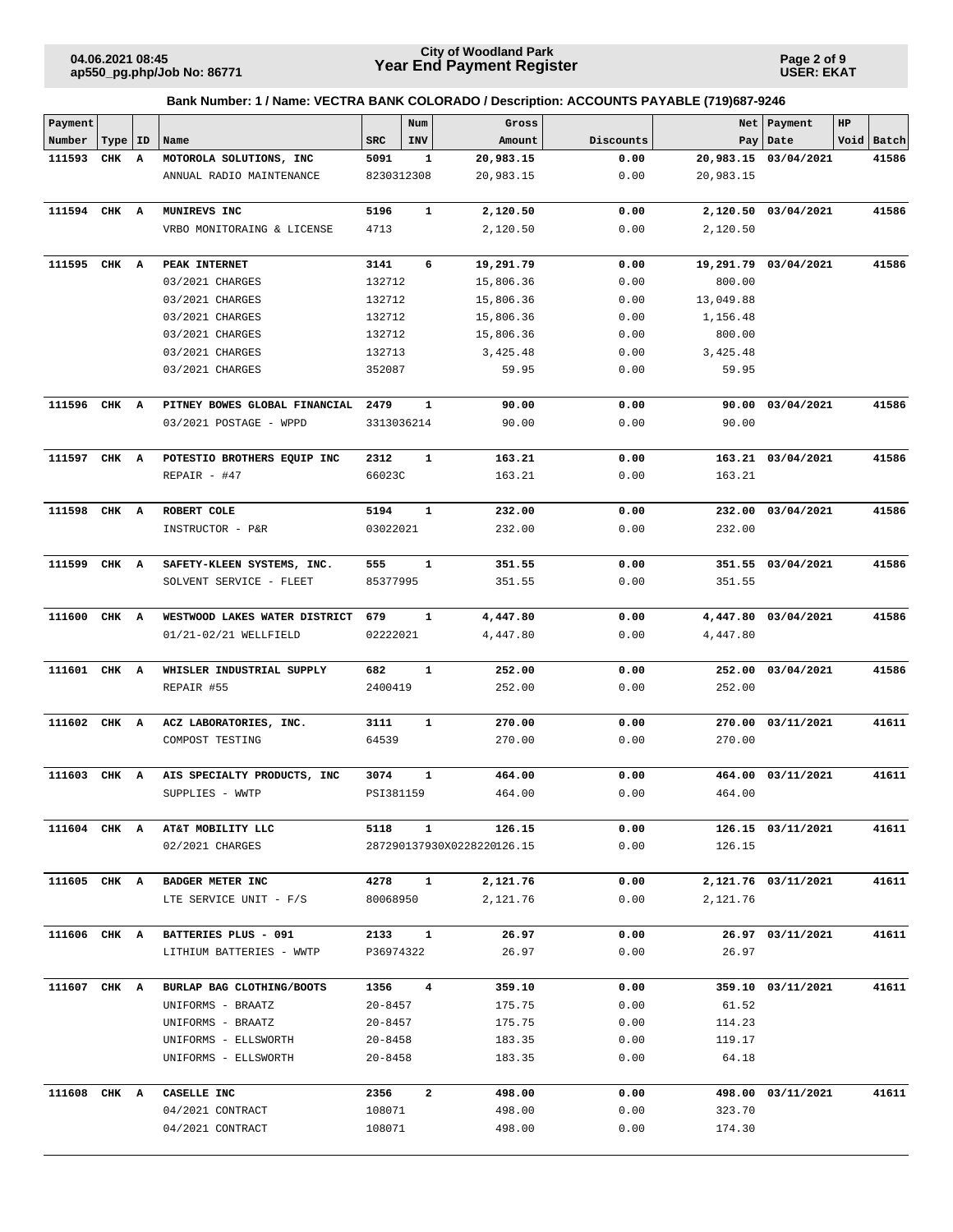**Page 3 of 9 USER: EKAT**

| Payment      |           |                                               |             | Num                     | Gross     |           | Net      | Payment              | HP |            |
|--------------|-----------|-----------------------------------------------|-------------|-------------------------|-----------|-----------|----------|----------------------|----|------------|
| Number       | Type   ID | Name                                          | <b>SRC</b>  | <b>INV</b>              | Amount    | Discounts | Pay      | Date                 |    | Void Batch |
| 111609       | CHK A     | CENTURYLINK                                   | 4342        | 3                       | 537.18    | 0.00      | 537.18   | 03/11/2021           |    | 41611      |
|              |           | 02/2021 CHARGES                               | 2252021     |                         | 537.18    | 0.00      | 143.52   |                      |    |            |
|              |           | 02/2021 CHARGES                               | 2252021     |                         | 537.18    | 0.00      | 272.70   |                      |    |            |
|              |           | 02/2021 CHARGES                               | 2252021     |                         | 537.18    | 0.00      | 120.96   |                      |    |            |
|              |           |                                               |             |                         |           |           |          |                      |    |            |
| 111610       | CHK A     | CINTAS CORPORATION NO 2                       | 4977        | $\mathbf{1}$            | 61.80     | 0.00      | 61.80    | 03/11/2021           |    | 41611      |
|              |           | UNIFORM - FLEET                               | 4077083018  |                         | 61.80     | 0.00      | 61.80    |                      |    |            |
|              |           |                                               |             |                         |           |           |          |                      |    |            |
| 111611 CHK A |           | CINTAS FIRE PROTECTION                        | 3604        | 2                       | 1,425.50  | 0.00      |          | 1,425.50 03/11/2021  |    | 41611      |
|              |           | REPLACE BACKFLOW-BERGSTROM                    | OF47047953  |                         | 1,041.00  | 0.00      | 1,041.00 |                      |    |            |
|              |           | FIRE INSPECTION - FLEET                       | OF47558777  |                         | 384.50    | 0.00      | 384.50   |                      |    |            |
|              |           |                                               |             |                         |           |           |          |                      |    |            |
| 111612 CHK A |           | CORE & MAIN LP                                | 4980        | $\mathbf{1}$            | 23.59     | 0.00      |          | 23.59 03/11/2021     |    | 41611      |
|              |           | PARTS - $F/S$                                 | N763125     |                         | 23.59     | 0.00      | 23.59    |                      |    |            |
|              |           |                                               |             |                         |           |           |          |                      |    |            |
| 111613       | CHK A     | CPS DISTRIBUTORS, INC                         | 194         | $\overline{\mathbf{2}}$ | 416.01    | 0.00      |          | 416.01 03/11/2021    |    | 41611      |
|              |           | ICE MELT                                      |             | 0004137724-001          | 416.01    | 0.00      | 208.00   |                      |    |            |
|              |           | ICE MELT                                      |             | 0004137724-001          | 416.01    | 0.00      | 208.01   |                      |    |            |
|              |           |                                               |             |                         |           |           |          |                      |    |            |
| 111614 CHK A |           | CRANE REPAIR COMPANY, INC                     | 5277        | 3                       | 3,899.36  | 0.00      |          | 3,899.36 03/11/2021  |    | 41611      |
|              |           | CRANE REPAIR                                  | $21 - 6936$ |                         | 3,899.36  | 0.00      | 194.97   |                      |    |            |
|              |           | CRANE REPAIR                                  | $21 - 6936$ |                         | 3,899.36  | 0.00      | 194.96   |                      |    |            |
|              |           | CRANE REPAIR                                  | $21 - 6936$ |                         | 3,899.36  | 0.00      | 3,509.43 |                      |    |            |
|              |           |                                               |             |                         |           |           |          |                      |    |            |
| 111615       | CHK A     | CRUM ELECTRIC SUPPLY CO.                      | 2866        | $\overline{\mathbf{2}}$ | 268.94    | 0.00      |          | 268.94 03/11/2021    |    | 41611      |
|              |           | PARTS - WWTP                                  | 2240227-00  |                         | 101.40    | 0.00      | 101.40   |                      |    |            |
|              |           | ETHERNET SWITCH                               | 2250563-00  |                         | 167.54    | 0.00      | 167.54   |                      |    |            |
|              |           |                                               |             |                         |           |           |          |                      |    |            |
| 111616       | CHK A     | ECONO SIGNS AND BARRICADE                     | 4831        | 2                       | 1,348.56  | 0.00      |          | 1,348.56 03/11/2021  |    | 41611      |
|              |           | SIGNAGE - STREETS                             | 10-965460   |                         | 806.56    | 0.00      | 806.56   |                      |    |            |
|              |           | SIGNAGE - STREETS                             | 10-965709   |                         | 542.00    | 0.00      | 542.00   |                      |    |            |
|              |           |                                               |             |                         |           |           |          |                      |    |            |
| 111617       | CHK A     | EL PASO CTY HEALTH DEPT LAB                   | 241         | $\mathbf{1}$            | 252.00    | 0.00      | 252.00   | 03/11/2021           |    | 41611      |
|              |           | BACTERIOLOGICAL WATER TEST-WTP 022821         |             |                         | 252.00    | 0.00      | 252.00   |                      |    |            |
|              |           |                                               |             |                         |           |           |          |                      |    |            |
| 111618       | CHK A     | ENGER, JANE                                   | 3876        | $\mathbf{1}$            | 137.25    | 0.00      |          | 137.25 03/11/2021    |    | 41611      |
|              |           | INSTRUCTOR - P&R                              | 03032021    |                         | 137.25    | 0.00      | 137.25   |                      |    |            |
|              |           |                                               |             |                         |           |           |          |                      |    |            |
| 111619 CHK A |           | <b>GLASER STEEL</b>                           | 2440        | 1                       | 107.31    | 0.00      |          | 107.31 03/11/2021    |    | 41611      |
|              |           | STEEL PIPE                                    | 73130       |                         | 107.31    | 0.00      | 107.31   |                      |    |            |
|              |           |                                               |             |                         |           |           |          |                      |    |            |
| 111620 CHK A |           | GRAINGER INC.                                 | 282         | $\mathbf{1}$            | 24.72     | 0.00      |          | 24.72 03/11/2021     |    | 41611      |
|              |           | BATTERIES                                     | 9815973442  |                         | 24.72     | 0.00      | 24.72    |                      |    |            |
|              |           |                                               |             |                         |           |           |          |                      |    |            |
| 111621 CHK A |           | HAYNES MECHANICAL SYSTEMS                     | 3359        | 3                       | 14,731.00 | 0.00      |          | 14,731.00 03/11/2021 |    | 41611      |
|              |           | CAPITAL OUTLAY HVAC - PD                      | PB2754      |                         | 9,368.00  | 0.00      | 9,368.00 |                      |    |            |
|              |           | 03/21-05/21 MAINT. SERVICES                   |             | SRVCE000092350          | 2,238.00  | 0.00      | 2,238.00 |                      |    |            |
|              |           | Client Service/Proactive Preve SRVCE000092351 |             |                         | 3,125.00  | 0.00      | 3,125.00 |                      |    |            |
|              |           |                                               |             |                         |           |           |          |                      |    |            |
| 111622 CHK A |           | HOME DEPOT CREDIT SERVICES                    | 1758        | $\mathbf{1}$            | 664.23    | 0.00      |          | 664.23 03/11/2021    |    | 41611      |
|              |           | 02/2021 CHARGES                               | 2262021     |                         | 664.23    | 0.00      | 664.23   |                      |    |            |
|              |           |                                               |             |                         |           |           |          |                      |    |            |
| 111623 CHK A |           | IMAGE BEARERS CLEANING LLC                    | 5082        | $\mathbf{1}$            | 3,853.00  | 0.00      |          | 3,853.00 03/11/2021  |    | 41611      |
|              |           | Cleaning Contract                             | 2726        |                         | 3,853.00  | 0.00      | 3,853.00 |                      |    |            |
|              |           |                                               |             |                         |           |           |          |                      |    |            |
| 111624 CHK A |           | <b>IREA</b>                                   | 343         | 3                       | 7,415.91  | 0.00      |          | 7,415.91 03/11/2021  |    | 41611      |
|              |           |                                               |             |                         |           |           |          |                      |    |            |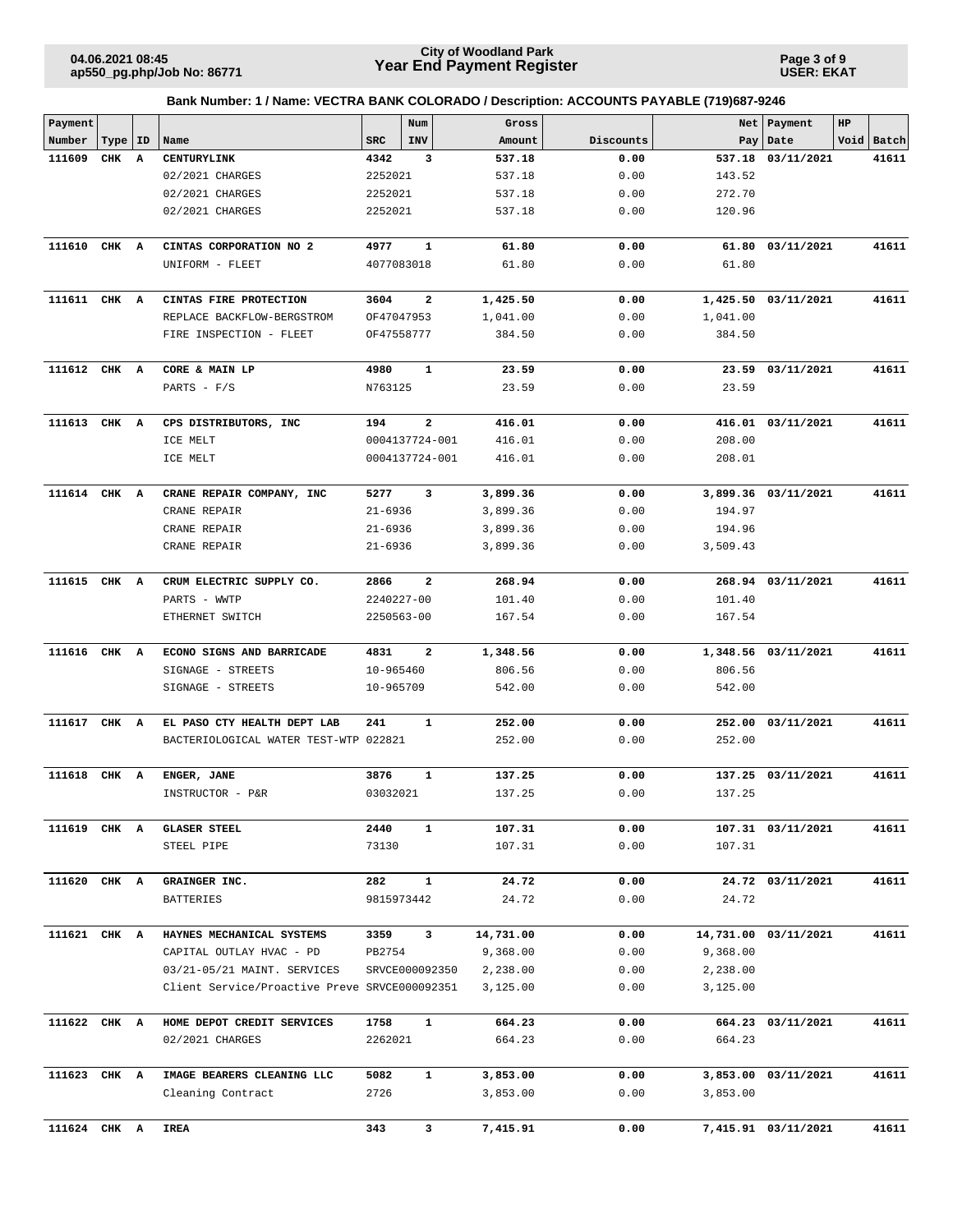**Page 4 of 9 USER: EKAT**

| Payment      |       |    |                                     |              | Num          |                  | Gross    |           | Net      | Payment             | HP |            |
|--------------|-------|----|-------------------------------------|--------------|--------------|------------------|----------|-----------|----------|---------------------|----|------------|
| Number       | Type  | ID | Name                                | <b>SRC</b>   | INV          |                  | Amount   | Discounts | Pay      | Date                |    | Void Batch |
|              |       |    | 03/2021 CHARGES                     | 03012021A    |              |                  | 7,415.91 | 0.00      | 54.14    |                     |    |            |
|              |       |    | 03/2021 CHARGES                     | 03012021A    |              |                  | 7,415.91 | 0.00      | 6,732.74 |                     |    |            |
|              |       |    | 03/2021 CHARGES                     | 03012021A    |              |                  | 7,415.91 | 0.00      | 629.03   |                     |    |            |
| 111625 CHK A |       |    | KENYON, P JORDAN PH.D.              | 4333         | $\mathbf 1$  |                  | 250.00   | 0.00      | 250.00   | 03/11/2021          |    | 41611      |
|              |       |    | PRE-EMPLOYMENT - JOHNSON            | $2302 - 7$   |              |                  | 250.00   | 0.00      | 250.00   |                     |    |            |
|              |       |    |                                     |              |              |                  |          |           |          |                     |    |            |
| 111626       | CHK A |    | <b>KS STATEBANK</b>                 | 5217         | $\mathbf 1$  |                  | 377.98   | 0.00      |          | 377.98 03/11/2021   |    | 41611      |
|              |       |    | KYOCERA COPIER                      | 03252021     |              |                  | 377.98   | 0.00      | 377.98   |                     |    |            |
| 111627       | CHK A |    | KUBWATER RESOURCES INC              | 4643         | $\mathbf{1}$ |                  | 3,245.21 | 0.00      |          | 3,245.21 03/11/2021 |    | 41611      |
|              |       |    | COMPOST - WWTP                      | 10141        |              |                  | 3,245.21 | 0.00      | 3,245.21 |                     |    |            |
| 111628       | CHK A |    | LEXIS NEXIS ACCURINT                | 3379         | $\mathbf{1}$ |                  | 30.00    | 0.00      |          | 30.00 03/11/2021    |    | 41611      |
|              |       |    | 02/2021 CONTRACT FEE                |              |              | 1209360-20210228 | 30.00    | 0.00      | 30.00    |                     |    |            |
| 111629       | CHK A |    | LOGAN SIMPSON DESIGN INC            | 5282         | 1            |                  | 7,500.00 | 0.00      |          | 7,500.00 03/11/2021 |    | 41611      |
|              |       |    | PROFESSIONAL SERVICES               | 27471        |              |                  | 7,500.00 | 0.00      | 7,500.00 |                     |    |            |
| 111630       | CHK A |    | <b>MEBULBS</b>                      | 3794         | $\mathbf{1}$ |                  | 450.06   | 0.00      |          | 450.06 03/11/2021   |    | 41611      |
|              |       |    | BULBS - B&G                         | 34243432-01  |              |                  | 450.06   | 0.00      | 450.06   |                     |    |            |
|              |       |    |                                     |              |              |                  |          |           |          |                     |    |            |
| 111631 CHK A |       |    | <b>JOE WAGNER</b>                   | $\mathbf{1}$ | $\mathbf{1}$ |                  | 150.00   | 0.00      |          | 150.00 03/11/2021   |    | 41611      |
|              |       |    | CLOTHING ALLOWANCE REIMB.           | 02282021     |              |                  | 150.00   | 0.00      | 150.00   |                     |    |            |
| 111632 CHK A |       |    | CYNTHIA & PATRICK WAKEFIELD         | $\mathbf{1}$ | $\mathbf{1}$ |                  | 120.00   | 0.00      |          | 120.00 03/11/2021   |    | 41611      |
|              |       |    | UTILITY REFUND                      | 2159.13      |              |                  | 120.00   | 0.00      | 120.00   |                     |    |            |
| 111633       | CHK A |    | PREMIERE COPIER INC.                | $\mathbf{1}$ | $\mathbf{1}$ |                  | 40.61    | 0.00      |          | 40.61 03/11/2021    |    | 41611      |
|              |       |    | COPIES - WAC                        | 67328        |              |                  | 40.61    | 0.00      | 40.61    |                     |    |            |
|              |       |    |                                     |              |              |                  |          |           |          |                     |    |            |
| 111634       | CHK A |    | MURRAY DAHL BEERY RENAUD LLP        | 5167         | $\mathbf 1$  |                  | 6,420.90 | 0.00      |          | 6,420.90 03/11/2021 |    | 41611      |
|              |       |    | 02/2021 LEGAL FEES                  | 03032021     |              |                  | 6,420.90 | 0.00      | 6,420.90 |                     |    |            |
| 111635       | CHK A |    | NORTHSTAR CHEMICAL CO. INC.         | 2569         | $\mathbf{1}$ |                  | 443.00   | 0.00      |          | 443.00 03/11/2021   |    | 41611      |
|              |       |    | CLEANING SUPPLIES                   | 7969         |              |                  | 443.00   | 0.00      | 443.00   |                     |    |            |
|              |       |    |                                     |              |              |                  |          |           |          |                     |    |            |
|              |       |    | 111636 CHK A SCHWING BIOSET         | 5226 1       |              |                  | 5,902.95 | 0.00      |          | 5,902.95 03/11/2021 |    | 41611      |
|              |       |    | LIP SEAL SCREW PRESS                | 61425916     |              |                  | 5,902.95 | 0.00      | 5,902.95 |                     |    |            |
| 111637 CHK A |       |    | <b>SHERWIN-WILLIAMS</b>             | 1890         | $\mathbf{1}$ |                  | 27.44    | 0.00      |          | 27.44 03/11/2021    |    | 41611      |
|              |       |    | PAINT - B&G                         | $0224 - 5$   |              |                  | 27.44    | 0.00      | 27.44    |                     |    |            |
| 111638 CHK A |       |    | STANLEY CONVERGENT SECURITY SO 4042 |              | $\mathbf{1}$ |                  | 376.24   | 0.00      |          | 376.24 03/11/2021   |    | 41611      |
|              |       |    | 01/2021 MAINTENANCE CHARGES         | 6000880810   |              |                  | 376.24   | 0.00      | 376.24   |                     |    |            |
|              |       |    |                                     |              |              |                  |          |           |          |                     |    |            |
| 111639 CHK A |       |    | RED BARON CAR WASH                  | 4191         | $\mathbf{2}$ |                  | 152.80   | 0.00      |          | 152.80 03/11/2021   |    | 41611      |
|              |       |    | 02/2021 CHARGES                     | 1811         |              |                  | 152.80   | 0.00      | 137.80   |                     |    |            |
|              |       |    | 02/2021 CHARGES                     | 1811         |              |                  | 152.80   | 0.00      | 15.00    |                     |    |            |
| 111640 CHK A |       |    | TRACTOR SUPPLY COMPANY              | 4753         | $\mathbf{1}$ |                  | 734.92   | 0.00      |          | 734.92 03/11/2021   |    | 41611      |
|              |       |    | 01/2021-02/2021 CHARGES             | 2262021      |              |                  | 734.92   | 0.00      | 734.92   |                     |    |            |
| 111641 CHK A |       |    | UNCC UTILITY NOTIFICATION CNTR 2012 |              | $\mathbf{2}$ |                  | 171.60   | 0.00      |          | 171.60 03/11/2021   |    | 41611      |
|              |       |    | UTILITY LOCATES                     | 221021470    |              |                  | 171.60   | 0.00      | 60.06    |                     |    |            |
|              |       |    | UTILITY LOCATES                     | 221021470    |              |                  | 171.60   | 0.00      | 111.54   |                     |    |            |
|              |       |    |                                     |              |              |                  |          |           |          |                     |    |            |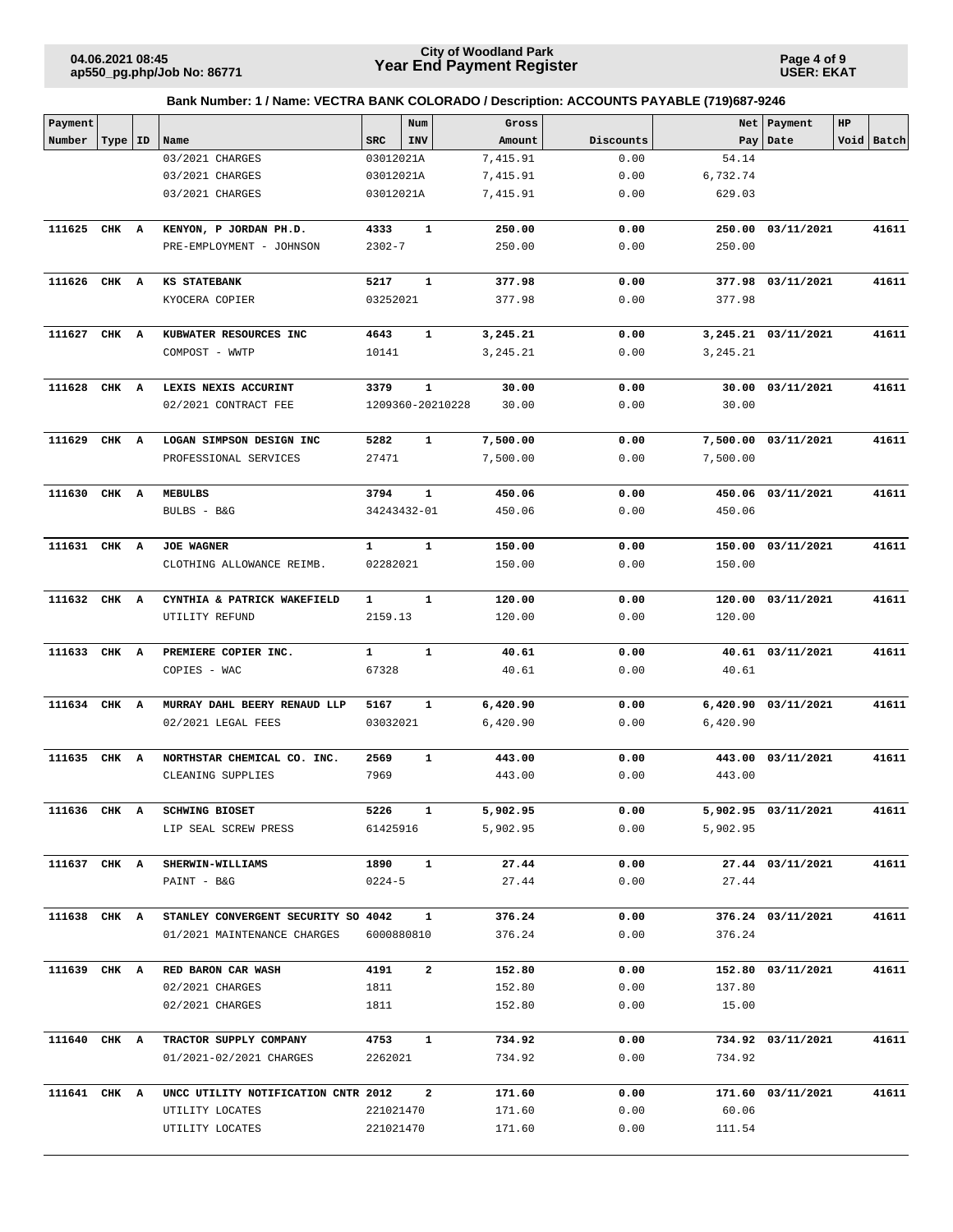**ap550\_pg.php/Job No: 86771**

### **Year End Payment Register City of Woodland Park 04.06.2021 08:45**

**Page 5 of 9 USER: EKAT**

| Payment      |       |    |                                     |            | Num             | Gross      |           | Net       | Payment                 | HP |            |
|--------------|-------|----|-------------------------------------|------------|-----------------|------------|-----------|-----------|-------------------------|----|------------|
| Number       | Type  | ID | Name                                | <b>SRC</b> | <b>INV</b>      | Amount     | Discounts | Pay       | Date                    |    | Void Batch |
| 111642       | CHK   | A  | <b>USA BLUEBOOK</b>                 | 1779       | 3               | 853.78     | 0.00      | 853.78    | 03/11/2021              |    | 41611      |
|              |       |    | TESTING KITS - WWTP                 | 501751     |                 | 134.97     | 0.00      | 134.97    |                         |    |            |
|              |       |    | LAB SUPPLIES - WWTP                 | 504995     |                 | 395.30     | 0.00      | 395.30    |                         |    |            |
|              |       |    | SUPPLIES - F/S                      | 506078     |                 | 323.51     | 0.00      | 323.51    |                         |    |            |
| 111643       | CHK A |    | UTE PASS HISTORICAL SOCIETY         | 3055       | $\mathbf 1$     | 133.20     | 0.00      | 133.20    | 03/11/2021              |    | 41611      |
|              |       |    | RESEARCH AND DESIGN                 | 12232020   |                 | 133.20     | 0.00      | 133.20    |                         |    |            |
| 111644 CHK A |       |    | <b>VERIZON</b>                      | 3856       | 5               | 2,717.54   | 0.00      |           | 2,717.54 03/11/2021     |    | 41611      |
|              |       |    | 01/21-02/21 WIRELESS CHARGES        |            | 371072943-00001 | 2,717.54   | 0.00      | 291.49    |                         |    |            |
|              |       |    | 01/21-02/21 WIRELESS CHARGES        |            | 371072943-00001 | 2,717.54   | 0.00      | 1,804.66  |                         |    |            |
|              |       |    | 01/21-02/21 WIRELESS CHARGES        |            | 371072943-00001 | 2,717.54   | 0.00      | 294.05    |                         |    |            |
|              |       |    | 01/21-02/21 WIRELESS CHARGES        |            | 371072943-00001 | 2,717.54   | 0.00      | 87.14     |                         |    |            |
|              |       |    | 01/21-02/21 WIRELESS CHARGES        |            | 371072943-00001 | 2,717.54   | 0.00      | 240.20    |                         |    |            |
| 111645       | CHK   | A  | WASTE MANAGEMENT WOODLAND PARK 3004 |            | 1               | 260.38     | 0.00      |           | 260.38 03/11/2021       |    | 41611      |
|              |       |    | 03/2021 TRASH SERVICE               |            | 0689686-2517-5  | 260.38     | 0.00      | 260.38    |                         |    |            |
| 111646 CHK A |       |    | WAXIE SANITARY SUPPLY               | 4189       | 1               | 87.00      | 0.00      |           | 87.00 03/11/2021        |    | 41611      |
|              |       |    | CUSTODIAL SUPPLIES - WAC            | 79848314   |                 | 87.00      | 0.00      | 87.00     |                         |    |            |
| 111647       | CHK A |    | WHISLER INDUSTRIAL SUPPLY           | 682        | $\mathbf 1$     | 379.80     | 0.00      |           | 379.80 03/11/2021       |    | 41611      |
|              |       |    | BELTS - WWTP                        | 2400548    |                 | 379.80     | 0.00      | 379.80    |                         |    |            |
| 51           | EFT   | A  | VECTRA BANK COLORADO                | 4705       | 3               | 18,154.63  | 0.00      |           | 18,154.63 03/12/2021 HP |    | 41622      |
|              |       |    | Visa Jan 2021                       | 01312021   |                 | 18, 154.63 | 0.00      | 17,715.92 |                         |    |            |
|              |       |    | Visa Jan 2021                       | 01312021   |                 | 18, 154.63 | 0.00      | 418.59    |                         |    |            |
|              |       |    | Visa Jan 2021                       | 01312021   |                 | 18,154.63  | 0.00      | 20.12     |                         |    |            |
| 111650       | CHK   | A  | CENTURA VENTURES                    | 5095       | 1               | 155.00     | 0.00      |           | 155.00 03/18/2021       |    | 41646      |
|              |       |    | Pre-employment Kyle Johnson         | 284476     |                 | 155.00     | 0.00      | 155.00    |                         |    |            |
| 111651       | CHK   | A  | CINTAS CORPORATION NO 2             | 4977       | $\mathbf 1$     | 78.30      | 0.00      | 78.30     | 03/18/2021              |    | 41646      |
|              |       |    | UNIFORM - FLEET                     | 4077752693 |                 | 78.30      | 0.00      | 78.30     |                         |    |            |
| 111652       | CHK A |    | DOCUMART COPIES & PRINTING          | 3252       | $\mathbf 1$     | 287.30     | 0.00      | 287.30    | 03/18/2021              |    | 41646      |
|              |       |    | BIRTHDAY CARDS                      | 365665     |                 | 287.30     | 0.00      | 287.30    |                         |    |            |
| 111653 CHK A |       |    | GRAINGER INC.                       | 282        | 1               | 68.08      | 0.00      |           | 68.08 03/18/2021        |    | 41646      |
|              |       |    | SUPPLIES - WTP                      | 9830373081 |                 | 68.08      | 0.00      | 68.08     |                         |    |            |
| 111654 CHK A |       |    | IREA                                | 343        | 3               | 15,954.62  | 0.00      |           | 15,954.62 03/18/2021    |    | 41646      |
|              |       |    | MARCH ELECTRICAL CHARGES            | 03082021B  |                 | 15,954.62  | 0.00      | 3,117.50  |                         |    |            |
|              |       |    | MARCH ELECTRICAL CHARGES            | 03082021B  |                 | 15,954.62  | 0.00      | 5,279.72  |                         |    |            |
|              |       |    | MARCH ELECTRICAL CHARGES            | 03082021B  |                 | 15,954.62  | 0.00      | 7,557.40  |                         |    |            |
| 111655 CHK A |       |    | L.N. CURTIS & SONS                  | 5123       | 2               | 83.66      | 0.00      |           | 83.66 03/18/2021        |    | 41646      |
|              |       |    | UNIFORM #466564                     | INV466564  |                 | 16.00      | 0.00      | 16.00     |                         |    |            |
|              |       |    | UNIFORM - 467339                    | INV467339  |                 | 67.66      | 0.00      | 67.66     |                         |    |            |
| 111656 CHK A |       |    | LAW FIRM OF SUZANNE M. ROGERS, 5054 |            | $\mathbf{1}$    | 2,426.70   | 0.00      |           | 2,426.70 03/18/2021     |    | 41646      |
|              |       |    | LEGAL SERVICES                      | 03162021   |                 | 2,426.70   | 0.00      | 2,426.70  |                         |    |            |
| 111657 CHK A |       |    | <b>JUDE BROCK</b>                   | 1          | $\mathbf{1}$    | 116.94     | 0.00      |           | 116.94 03/18/2021       |    | 41646      |
|              |       |    | TAX REFUND                          | 03162021   |                 | 116.94     | 0.00      | 116.94    |                         |    |            |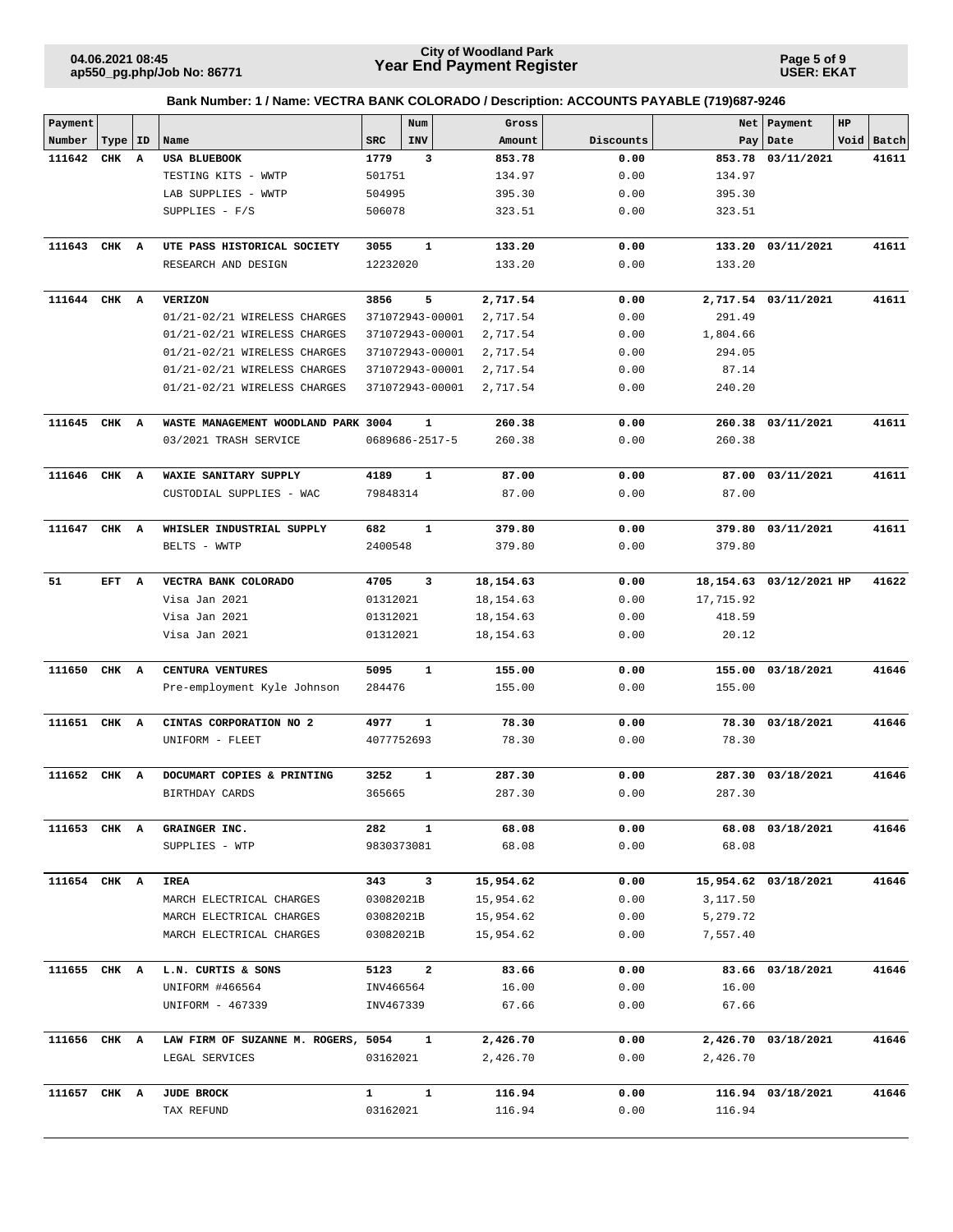**Page 6 of 9 USER: EKAT**

| Payment      |           |   |                                      |              | Num                     | Gross     |           | Net       | Payment             | HP |            |
|--------------|-----------|---|--------------------------------------|--------------|-------------------------|-----------|-----------|-----------|---------------------|----|------------|
| Number       | Type   ID |   | Name                                 | <b>SRC</b>   | INV                     | Amount    | Discounts | Pay       | Date                |    | Void Batch |
| 111658       | CHK A     |   | <b>LINDSEY HART</b>                  | $\mathbf{1}$ | $\mathbf 1$             | 250.00    | 0.00      | 250.00    | 03/18/2021          |    | 41646      |
|              |           |   | RESTITUTION - ANDREA ALEXANDER 31121 |              |                         | 250.00    | 0.00      | 250.00    |                     |    |            |
|              |           |   |                                      |              |                         |           |           |           |                     |    |            |
| 111659       | CHK A     |   | <b>JULIE BOSCO</b>                   | $\mathbf{1}$ | $\mathbf{1}$            | 36.04     | 0.00      |           | 36.04 03/18/2021    |    | 41646      |
|              |           |   | UTILITY REFUND                       | 4934.03      |                         | 36.04     | 0.00      | 36.04     |                     |    |            |
|              |           |   |                                      |              |                         |           |           |           |                     |    |            |
| 111660       | CHK A     |   | STEPHANIE & KYLLE MUNDEN             | $\mathbf{1}$ | 3                       | 56.07     | 0.00      | 56.07     | 03/18/2021          |    | 41646      |
|              |           |   | UTILITY REFUND                       | 5010.14      |                         | 56.07     | 0.00      | 20.41     |                     |    |            |
|              |           |   | UTILITY REFUND                       | 5010.14      |                         | 56.07     | 0.00      | 33.52     |                     |    |            |
|              |           |   | UTILITY REFUND                       | 5010.14      |                         | 56.07     | 0.00      | 2.14      |                     |    |            |
|              |           |   |                                      |              |                         |           |           |           |                     |    |            |
| 111661 CHK A |           |   | SAMARA STIRNEMAN                     | 1            | $\mathbf{1}$            | 6.41      | 0.00      |           | $6.41$ $03/18/2021$ |    | 41646      |
|              |           |   | UTILITY DEPOSIT REFUND               | 857.07       |                         | 6.41      | 0.00      | 6.41      |                     |    |            |
| 111662       | CHK A     |   | NAPA AUTO PARTS                      | 2048         | $\overline{\mathbf{2}}$ | 1,171.46  | 0.00      |           | 1,171.46 03/18/2021 |    | 41646      |
|              |           |   | FEB. CHARGES                         | 2282021      |                         | 1,171.46  | 0.00      | 1,086.61  |                     |    |            |
|              |           |   | FEB. CHARGES                         | 2282021      |                         | 1,171.46  | 0.00      | 84.85     |                     |    |            |
|              |           |   |                                      |              |                         |           |           |           |                     |    |            |
| 111663 CHK A |           |   | PERKINS MOTOR CITY DODGE             | 2354         | 3                       | 415.69    | 0.00      |           | 415.69 03/18/2021   |    | 41646      |
|              |           |   | REPAIR #87                           | 446890CHW    |                         | 271.25    | 0.00      | 271.25    |                     |    |            |
|              |           |   | REPAIR #64                           | 447087CHW    |                         | 46.94     | 0.00      | 46.94     |                     |    |            |
|              |           |   | #39 REPAIR - WWTP                    | 447569CHW    |                         | 97.50     | 0.00      | 97.50     |                     |    |            |
|              |           |   |                                      |              |                         |           |           |           |                     |    |            |
| 111664 CHK A |           |   | QUADIENT FINANCE USA, INC            | 5204         | $\mathbf 1$             | 430.51    | 0.00      |           | 430.51 03/18/2021   |    | 41646      |
|              |           |   | POSTAGE METER REFILL                 | 02252021     |                         | 430.51    | 0.00      | 430.51    |                     |    |            |
|              |           |   |                                      |              |                         |           |           |           |                     |    |            |
| 111665 CHK A |           |   | RHODESCO, INC                        | 5172         | $\mathbf 1$             | 104.00    | 0.00      | 104.00    | 03/18/2021          |    | 41646      |
|              |           |   | RACK CARDS                           | 146380       |                         | 104.00    | 0.00      | 104.00    |                     |    |            |
|              |           |   |                                      |              |                         |           |           |           |                     |    |            |
| 111666       | CHK       | A | <b>SCHUMACHER'S</b>                  | 561          | 1                       | 84.00     | 0.00      | 84.00     | 03/18/2021          |    | 41646      |
|              |           |   | REPAIR #70                           | 69137        |                         | 84.00     | 0.00      | 84.00     |                     |    |            |
|              |           |   |                                      |              |                         |           |           |           |                     |    |            |
| 111667       | CHK A     |   | SHERWIN-WILLIAMS                     | 1890         | $\mathbf 1$             | 45.16     | 0.00      | 45.16     | 03/18/2021          |    | 41646      |
|              |           |   | PAINT - B&G                          | $0397 - 9$   |                         | 45.16     | 0.00      | 45.16     |                     |    |            |
|              |           |   |                                      |              |                         |           |           |           |                     |    |            |
| 111668       | CHK A     |   | TELLER COUNTY                        | 1512         | 1                       | 35,000.00 | 0.00      | 35,000.00 | 03/18/2021          |    | 41646      |
|              |           |   | 2020 ANIMAL CONTROL CONTRACT         | 02032021     |                         | 35,000.00 | 0.00      | 35,000.00 |                     |    |            |
|              |           |   |                                      |              |                         |           |           |           |                     |    |            |
| 111669 CHK A |           |   | TIAA COMMERCIAL FINANCE, INC         | 5175         | 1                       | 594.00    | 0.00      |           | 594.00 03/18/2021   |    | 41646      |
|              |           |   | RENTAL PAYMENT                       | 7982357      |                         | 594.00    | 0.00      | 594.00    |                     |    |            |
| 111670 CHK A |           |   | UPS STORE #1374                      | 416          | 3                       | 277.14    | 0.00      |           | 277.14 03/18/2021   |    | 41646      |
|              |           |   |                                      |              |                         |           |           |           |                     |    |            |
|              |           |   | FEB. CHARGES                         | 2282021      |                         | 277.14    | 0.00      | 34.94     |                     |    |            |
|              |           |   | FEB. CHARGES                         | 2282021      |                         | 277.14    | 0.00      | 14.89     |                     |    |            |
|              |           |   | FEB. CHARGES                         | 2282021      |                         | 277.14    | 0.00      | 227.31    |                     |    |            |
| 111671 CHK A |           |   | WASTE MANAGEMENT WOODLAND PARK 3004  |              | $\mathbf{1}$            | 105.37    | 0.00      |           | 105.37 03/18/2021   |    | 41646      |
|              |           |   | DISPOSAL OF DEER & TRASH             |              | $0005928 - 2517 - 8$    | 105.37    | 0.00      | 105.37    |                     |    |            |
|              |           |   |                                      |              |                         |           |           |           |                     |    |            |
| 111672 CHK A |           |   | WEX HEALATH INC                      | 5283         | 1                       | 83.00     | 0.00      |           | 83.00 03/18/2021    |    | 41646      |
|              |           |   | 02/2021 FSA                          |              | 0001302218-IN           | 83.00     | 0.00      | 83.00     |                     |    |            |
|              |           |   |                                      |              |                         |           |           |           |                     |    |            |
| 111673 CHK A |           |   | WOODLAND HARDWARE & RENTAL           | 2739         | $\overline{\mathbf{4}}$ | 1,065.37  | 0.00      |           | 1,065.37 03/18/2021 |    | 41646      |
|              |           |   | FEB. CHARGES                         | 2282021      |                         | 1,065.37  | 0.00      | 325.73    |                     |    |            |
|              |           |   | FEB. CHARGES                         | 2282021      |                         | 1,065.37  | 0.00      | 657.99    |                     |    |            |
|              |           |   | FEB. CHARGES                         | 2282021      |                         | 1,065.37  | 0.00      | 5.75      |                     |    |            |
|              |           |   |                                      |              |                         |           |           |           |                     |    |            |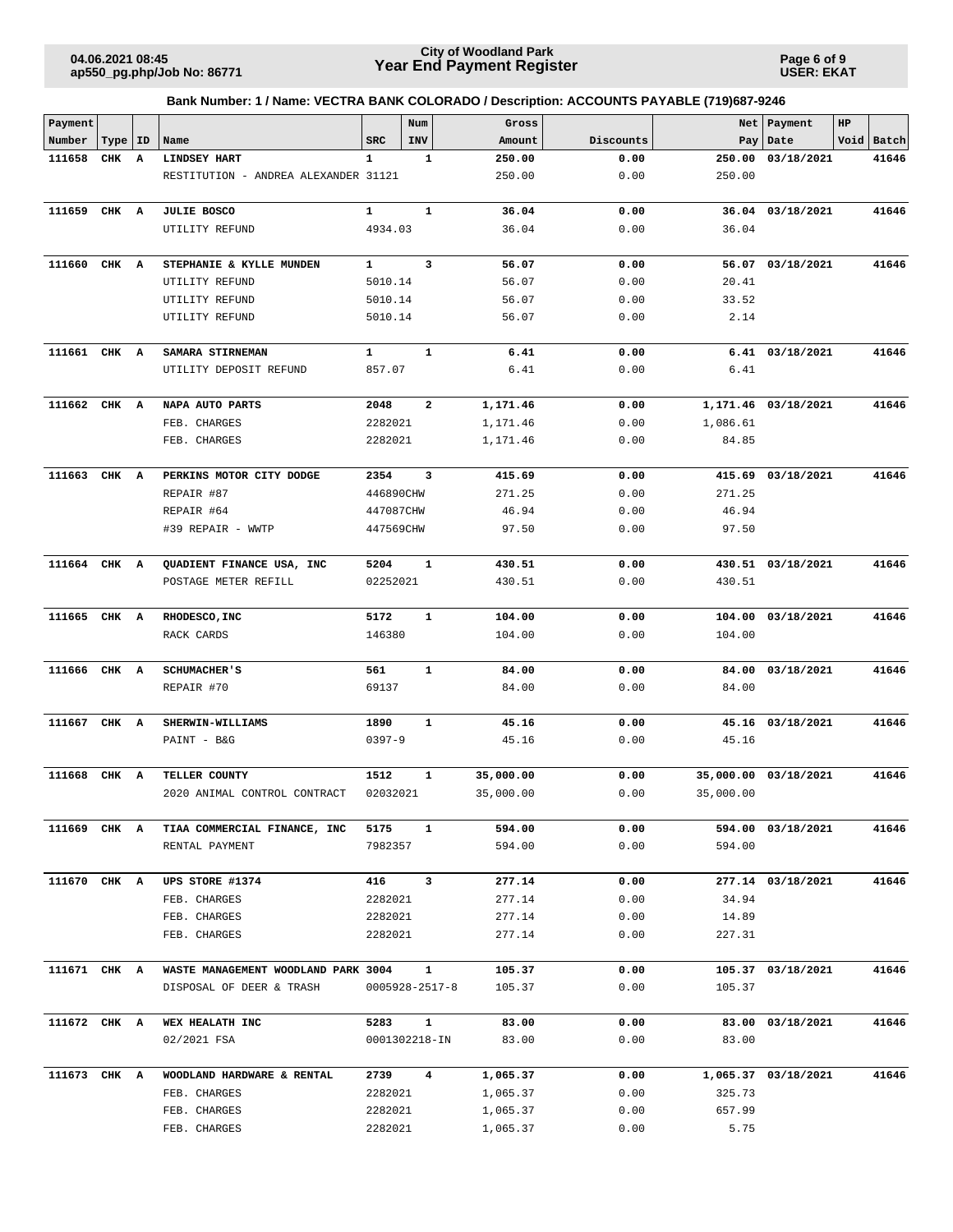**Page 7 of 9 USER: EKAT**

| Payment      |           |                                       |                  | Num                            | Gross          |              |            | Net   Payment         | HP |            |
|--------------|-----------|---------------------------------------|------------------|--------------------------------|----------------|--------------|------------|-----------------------|----|------------|
| Number       | Type   ID | Name                                  | <b>SRC</b>       | <b>INV</b>                     | Amount         | Discounts    |            | Pay Date              |    | Void Batch |
|              |           | FEB. CHARGES                          | 2282021          |                                | 1,065.37       | 0.00         | 75.90      |                       |    |            |
| 111674 CHK A |           | WOODLAND PARK SCHOOL DIST RE-2 1262   |                  | 1                              | 187,574.70     | 0.00         |            | 187,574.70 03/18/2021 |    | 41646      |
|              |           | 01/2021 SALES TAX                     | 03182021         |                                | 187,574.70     | 0.00         | 187,574.70 |                       |    |            |
|              |           |                                       |                  |                                |                |              |            |                       |    |            |
| 111675 CHK A |           | BROWNS HILL ENGINEERING CONTRL 4326   |                  | $\mathbf{1}$                   | 1,197.75       | 0.00         |            | 1,197.75 03/25/2021   |    | 41674      |
|              |           | 11/2020 SERVICE-LIFT STATION          | 20195            |                                | 1,197.75       | 0.00         | 1,197.75   |                       |    |            |
|              |           |                                       |                  |                                |                |              |            |                       |    |            |
| 111676 CHK A |           | CINTAS CORPORATION NO 2               | 4977             | 1                              | 61.80          | 0.00         |            | 61.80 03/25/2021      |    | 41674      |
|              |           | UNIFORM - FLEET                       |                  | 4078425561                     | 61.80          | 0.00         | 61.80      |                       |    |            |
| 111677 CHK A |           | COLORADO ANALYTICAL LAB               | 4028             | 1                              | 112.00         | 0.00         |            | 112.00 03/25/2021     |    | 41674      |
|              |           | LAB SERVICES - WWTP                   | 210311014        |                                | 112.00         | 0.00         | 112.00     |                       |    |            |
|              |           |                                       |                  |                                |                |              |            |                       |    |            |
| 111678 CHK A |           | COLORADO ELECTRIC MOTOR REPAIR 2793   |                  | 1                              | 747.98         | 0.00         |            | 747.98 03/25/2021     |    | 41674      |
|              |           | EQUIPMENT - WWTP                      | 67346            |                                | 747.98         | 0.00         | 747.98     |                       |    |            |
| 111679 CHK A |           | CONROY'S PLUS ONE INC                 | 4918             | $\mathbf{1}$                   | 175.00         | 0.00         |            | 175.00 03/25/2021     |    | 41674      |
|              |           | REPAIR VEH #28 - WINDSHIELD           | 815183           |                                | 175.00         | 0.00         | 175.00     |                       |    |            |
|              |           |                                       |                  |                                |                |              |            |                       |    |            |
| 111680       | CHK A     | CRUM ELECTRIC SUPPLY CO.              | 2866             | 1                              | 250.20         | 0.00         |            | 250.20 03/25/2021     |    | 41674      |
|              |           | PARTS - WWTP                          |                  | 2240227-01                     | 250.20         | 0.00         | 250.20     |                       |    |            |
|              |           |                                       |                  |                                |                |              |            |                       |    |            |
| 111681 CHK A |           | DEEP ROCK                             | 5263             | $\mathbf{1}$<br>21072370032021 | 79.87          | 0.00<br>0.00 | 79.87      | 79.87 03/25/2021      |    | 41674      |
|              |           | WATER - WPPD - 032021                 |                  |                                | 79.87          |              |            |                       |    |            |
| 111682 CHK A |           | DOCUMART COPIES & PRINTING            | 3252             | 1                              | 37.50          | 0.00         |            | 37.50 03/25/2021      |    | 41674      |
|              |           | BUSINESS CARDS - LEVENTE              | 365814           |                                | 37.50          | 0.00         | 37.50      |                       |    |            |
|              |           |                                       |                  |                                |                |              |            |                       |    |            |
| 111683       | CHK A     | FOXWORTH-GALBRAITH LUMBER CO          | 96               | 2                              | 266.25         | 0.00         |            | 266.25 03/25/2021     |    | 41674      |
|              |           | FEB. CHARGES                          | 2282021          |                                | 266.25         | 0.00         | 3.98       |                       |    |            |
|              |           | FEB. CHARGES                          | 2282021          |                                | 266.25         | 0.00         | 262.27     |                       |    |            |
| 111684 CHK A |           | GRAINGER INC.                         | 282              | 2                              | 388.36         | 0.00         |            | 388.36 03/25/2021     |    | 41674      |
|              |           | SUPPLIES - WWTP                       | 9825922991       |                                | 124.96         | 0.00         | 124.96     |                       |    |            |
|              |           | SMOKE ALARM - WWTP                    | 9826573496       |                                | 263.40         | 0.00         | 263.40     |                       |    |            |
|              |           |                                       |                  |                                |                |              |            |                       |    |            |
|              |           | 111685 CHK A HARRISON'S INK           | 1659             |                                | 994.40         | 0.00         |            | 994.40 03/25/2021     |    | 41674      |
|              |           | POLICE COURT FORMS                    | $03 - 006$       |                                | 994.40         | 0.00         | 994.40     |                       |    |            |
| 111686 CHK A |           | HAYNES MECHANICAL SYSTEMS             | 3359             | $\mathbf{1}$                   | 9,918.50       | 0.00         |            | 9,918.50 03/25/2021   |    | 41674      |
|              |           | 04/21-06/21 MAINTENANCE               |                  | SRVCE000093414                 | 9,918.50       | 0.00         | 9,918.50   |                       |    |            |
|              |           |                                       |                  |                                |                |              |            |                       |    |            |
| 111687 CHK A |           | <b>IREA</b>                           | 343              | $\mathbf{2}$                   | 12,555.30      | 0.00         |            | 12,555.30 03/25/2021  |    | 41674      |
|              |           | 03/2021 CHARGES                       | 03232021C        |                                | 12,555.30      | 0.00<br>0.00 | 1,973.12   |                       |    |            |
|              |           | 03/2021 CHARGES                       | 03232021C        |                                | 12,555.30      |              | 10,582.18  |                       |    |            |
| 111688 CHK A |           | JDS - HYDRO CONSULTANTS, INC.         | 2894             | 1                              | 1,378.00       | 0.00         |            | 1,378.00 03/25/2021   |    | 41674      |
|              |           | SUNNYWOOD PUMP STATION                | 10916-23         |                                | 1,378.00       | 0.00         | 1,378.00   |                       |    |            |
|              |           |                                       |                  |                                |                |              |            |                       |    |            |
| 111689 CHK A |           | JEFFREY LOUIS SANCHEZ<br>TRAINING FTO | 5188<br>03242021 | $\mathbf{1}$                   | 85.00<br>85.00 | 0.00<br>0.00 | 85.00      | 85.00 03/25/2021      |    | 41674      |
|              |           |                                       |                  |                                |                |              |            |                       |    |            |
| 111690 CHK A |           | KNIGHTON ERB & COMPANY LLC            | 4951             | $\mathbf{1}$                   | 315.00         | 0.00         |            | 315.00 03/25/2021     |    | 41674      |
|              |           | IVERSON TRUST                         | 23600            |                                | 315.00         | 0.00         | 315.00     |                       |    |            |
|              |           |                                       |                  |                                |                |              |            |                       |    |            |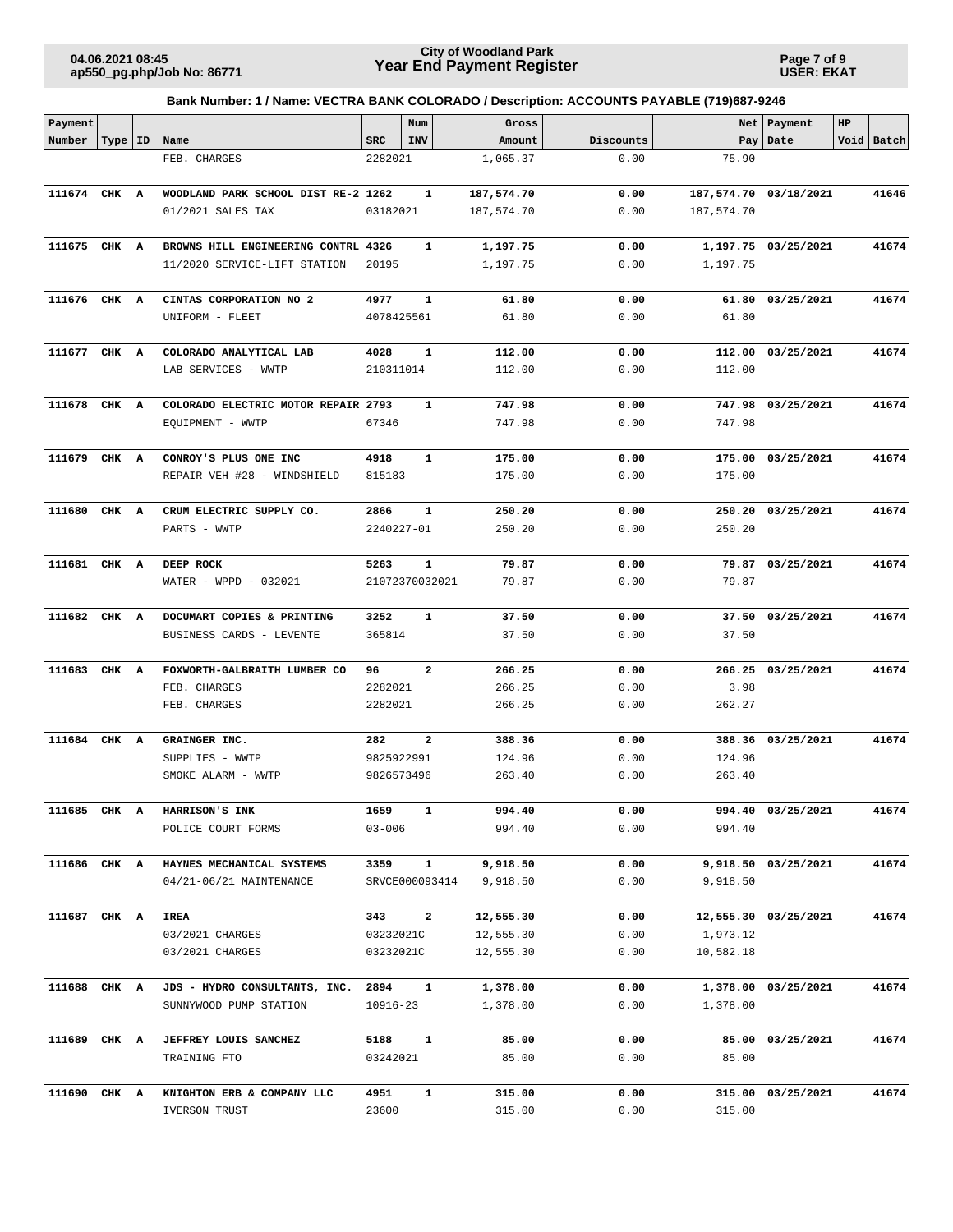**Page 8 of 9 USER: EKAT**

| Payment      |           |   |                               |              | Num            | Gross    |           |          | Net Payment         | HP |            |
|--------------|-----------|---|-------------------------------|--------------|----------------|----------|-----------|----------|---------------------|----|------------|
| Number       | Type   ID |   | Name                          | <b>SRC</b>   | INV            | Amount   | Discounts | Pay      | Date                |    | Void Batch |
| 111691       | CHK       | A | KROGER-KING SOOPERS CUST CHGS | 145          | 1              | 61.98    | 0.00      |          | 61.98 03/25/2021    |    | 41674      |
|              |           |   | FEB. CHARGES                  | 3022021      |                | 61.98    | 0.00      | 61.98    |                     |    |            |
|              |           |   |                               |              |                |          |           |          |                     |    |            |
| 111692       | CHK A     |   | L.N. CURTIS & SONS            | 5123         | 7              | 689.48   | 0.00      |          | 689.48 03/25/2021   |    | 41674      |
|              |           |   | UNIFORM - WPPD                | INV470050    |                | 115.94   | 0.00      | 115.94   |                     |    |            |
|              |           |   | UNIFORNM - WPPD               | INV470073    |                | 36.98    | 0.00      | 36.98    |                     |    |            |
|              |           |   | UNIFORM - WPPD                | INV470226    |                | 378.84   | 0.00      | 378.84   |                     |    |            |
|              |           |   | UNIFORM - WPPD                | INV470435    |                | 61.56    | 0.00      | 61.56    |                     |    |            |
|              |           |   | UNIFORM - WPPD                | INV470558    |                | 15.50    | 0.00      | 15.50    |                     |    |            |
|              |           |   | UNIFORM - WPPD                | INV470956    |                | 13.00    | 0.00      | 13.00    |                     |    |            |
|              |           |   | UNIFORM - WPPD                | INV472572    |                | 67.66    | 0.00      | 67.66    |                     |    |            |
|              |           |   |                               |              |                |          |           |          |                     |    |            |
| 111693 CHK A |           |   | LEWAN & ASSOCIATES, INC.      | 398          | 1              | 1,318.79 | 0.00      |          | 1,318.79 03/25/2021 |    | 41674      |
|              |           |   | 03/21-04/21 USAGE             | IN1227572    |                | 1,318.79 | 0.00      | 1,318.79 |                     |    |            |
|              |           |   |                               |              |                |          |           |          |                     |    |            |
| 111694 CHK A |           |   | MATTHEW BENDER & CO., INC.    | 2776         | 1              | 108.43   | 0.00      |          | 108.43 03/25/2021   |    | 41674      |
|              |           |   | 2021 RULES                    | 24273538     |                | 108.43   | 0.00      | 108.43   |                     |    |            |
|              |           |   | MCDANIEL, KANDY               |              | 1              | 38.24    |           |          | 38.24 03/25/2021    |    | 41674      |
| 111695 CHK A |           |   |                               | 4750         |                |          | 0.00      | 38.24    |                     |    |            |
|              |           |   | STAFF BIRTHDAY                | 03172021     |                | 38.24    | 0.00      |          |                     |    |            |
| 111696 CHK A |           |   | MCDANIEL, MICHAEL             | 4866         | $\mathbf{1}$   | 85.00    | 0.00      |          | 85.00 03/25/2021    |    | 41674      |
|              |           |   | TRAINING FTO                  | 03242021     |                | 85.00    | 0.00      | 85.00    |                     |    |            |
|              |           |   |                               |              |                |          |           |          |                     |    |            |
| 111697 CHK A |           |   | WALMART RESTITUTION RECOVERY  | 1            | 1              | 460.66   | 0.00      |          | 460.66 03/25/2021   |    | 41674      |
|              |           |   | RESTITUTION-21MD68, 21MD67    | 31721        |                | 460.66   | 0.00      | 460.66   |                     |    |            |
|              |           |   |                               |              |                |          |           |          |                     |    |            |
| 111698       | CHK A     |   | WALMART RESTITUTION RECOVERY  | 1            | $\mathbf{1}$   | 144.48   | 0.00      |          | 144.48 03/25/2021   |    | 41674      |
|              |           |   | RESTITUTION - 20MD614         | 31821        |                | 144.48   | 0.00      | 144.48   |                     |    |            |
|              |           |   |                               |              |                |          |           |          |                     |    |            |
| 111699       | CHK A     |   | WALMART RESTITUTION RECOVERY  | 1            | $\mathbf{1}$   | 123.74   | 0.00      |          | 123.74 03/25/2021   |    | 41674      |
|              |           |   | RESTITUTION - 21MD38          | 32321        |                | 123.74   | 0.00      | 123.74   |                     |    |            |
|              |           |   |                               |              |                |          |           |          |                     |    |            |
| 111700       | CHK A     |   | DAVID & SHARON RIGSBY         | $\mathbf{1}$ | 1              | 30.75    | 0.00      |          | 30.75 03/25/2021    |    | 41674      |
|              |           |   | UTILITY REFUND                | 5273.03      |                | 30.75    | 0.00      | 30.75    |                     |    |            |
|              |           |   |                               |              |                |          |           |          |                     |    |            |
| 111701 CHK A |           |   | MUNICIPAL CODE CORPORATION    | 3345         | 1              | 2,359.38 | 0.00      |          | 2,359.38 03/25/2021 |    | 41674      |
|              |           |   | CODIFICATION - 2021           | 00355392     |                | 2,359.38 | 0.00      | 2,359.38 |                     |    |            |
|              |           |   |                               |              |                |          |           |          |                     |    |            |
| 111702 CHK A |           |   | PERKINS MOTOR CITY DODGE      | 2354         | $\mathbf{1}$   | 376.25   | 0.00      |          | 376.25 03/25/2021   |    | 41674      |
|              |           |   | #39 - REPAIR - WWTP           | 447838CHW    |                | 376.25   | 0.00      | 376.25   |                     |    |            |
|              |           |   |                               |              |                |          |           |          |                     |    |            |
| 111703 CHK A |           |   | REXEL USA, INC                | 2818         | 1              | 1,700.00 | 0.00      |          | 1,700.00 03/25/2021 |    | 41674      |
|              |           |   | EQUIPMENT - WWTP              |              | S130066824.001 | 1,700.00 | 0.00      | 1,700.00 |                     |    |            |
| 111704 CHK A |           |   | SOUTHWEST CONTRACTOR SUPPLIES | 5115         | $\mathbf{1}$   | 718.80   | 0.00      |          | 718.80 03/25/2021   |    | 41674      |
|              |           |   | SHOVEL - WWTP                 | 1718         |                | 718.80   | 0.00      | 718.80   |                     |    |            |
|              |           |   |                               |              |                |          |           |          |                     |    |            |
| 111705 CHK A |           |   | TELLER COUNTY WASTE           | 4158         | 5              | 912.75   | 0.00      |          | 912.75 03/25/2021   |    | 41674      |
|              |           |   | Teller County Waste Trash     | 03052021     |                | 562.75   | 0.00      | 178.00   |                     |    |            |
|              |           |   | Teller County Waste Trash     | 03052021     |                | 562.75   | 0.00      | 39.00    |                     |    |            |
|              |           |   | Teller County Waste Trash     | 03052021     |                | 562.75   | 0.00      | 13.75    |                     |    |            |
|              |           |   | Teller County Waste Trash     | 03052021     |                | 562.75   | 0.00      | 332.00   |                     |    |            |
|              |           |   | 03/2021 PORTABLE SERVICE      | 13081        |                | 350.00   | 0.00      | 350.00   |                     |    |            |
|              |           |   |                               |              |                |          |           |          |                     |    |            |
| 111706 CHK A |           |   | TIAA COMMERCIAL FINANCE, INC  | 5175         | $\mathbf{1}$   | 424.52   | 0.00      |          | 424.52 03/25/2021   |    | 41674      |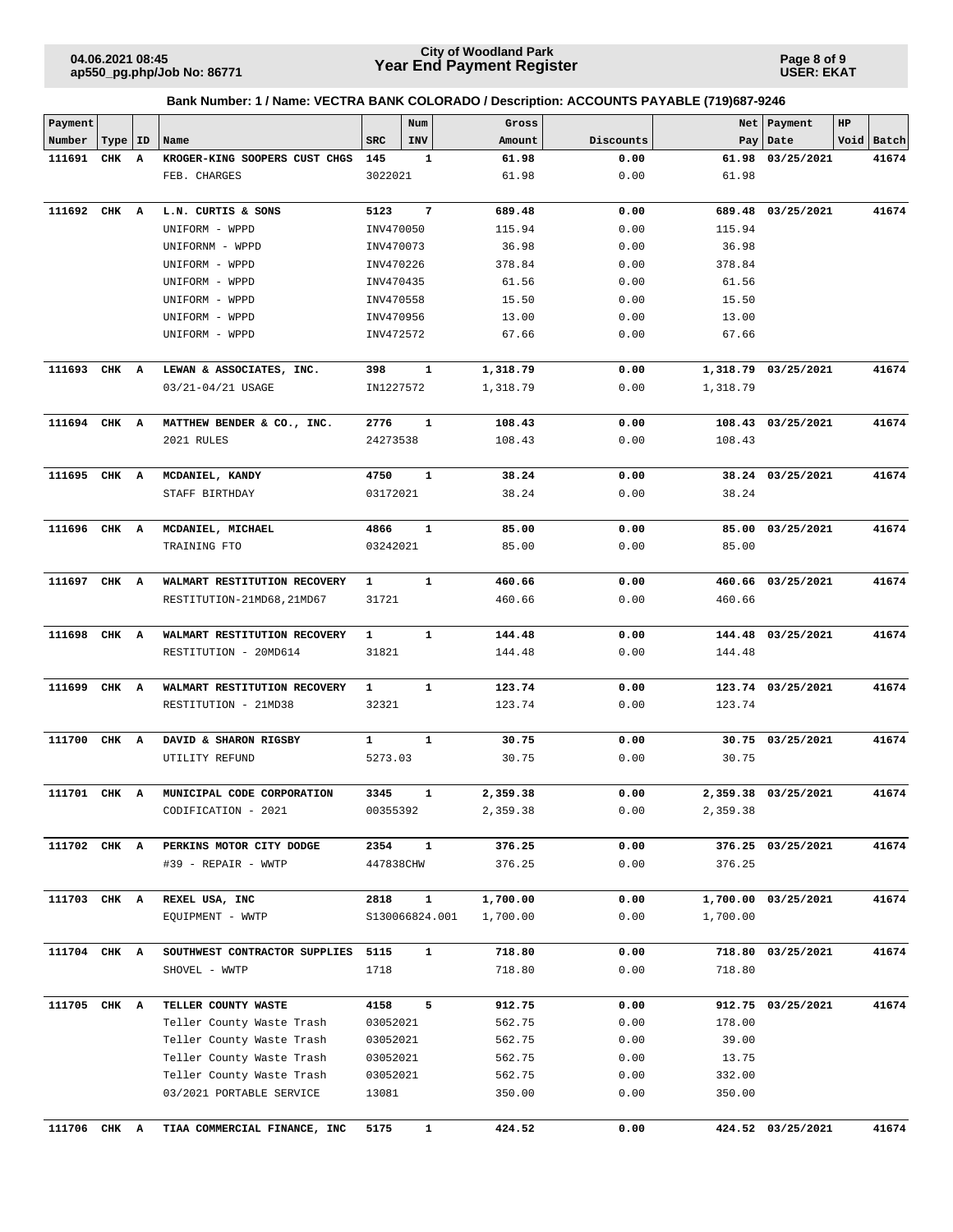**Page 9 of 9 USER: EKAT**

| Payment |                 |   |                                    |            | Num            | Gross       |           |             | Net   Payment | HP |            |
|---------|-----------------|---|------------------------------------|------------|----------------|-------------|-----------|-------------|---------------|----|------------|
| Number  | Type   ID       |   | Name                               | <b>SRC</b> | <b>INV</b>     | Amount      | Discounts |             | Pay   Date    |    | Void Batch |
|         |                 |   | TAX CHARGE - KYOCERA               | 7982357A   |                | 424.52      | 0.00      | 424.52      |               |    |            |
|         |                 |   |                                    |            |                |             |           |             |               |    |            |
| 111707  | CHK             | A | TWIN LAKES RESERVOIR/CANAL CO. 637 |            | 1              | 245.00      | 0.00      | 245.00      | 03/25/2021    |    | 41674      |
|         |                 |   | TRANSFER FEES & ASSESSMENT         | 2401       |                | 245.00      | 0.00      | 245.00      |               |    |            |
| 111708  | CHK             | A | WALMART COMMUNITY                  | 668        | $\overline{a}$ | 77.02       | 0.00      | 77.02       | 03/25/2021    |    | 41674      |
|         |                 |   | 02/21-03/21 CHARGES                | 3162021    |                | 77.02       | 0.00      | 69.08       |               |    |            |
|         |                 |   | 02/21-03/21 CHARGES                | 3162021    |                | 77.02       | 0.00      | 7.94        |               |    |            |
| 50      | EFT             | A | <b>WEX BANK</b>                    | 5187       | $\mathbf{1}$   | 6,878.98    | 0.00      | 6,878.98    | 03/26/2021 HP |    | 41614      |
|         |                 |   | WEX Feb 2021                       | 02282021   |                | 6,878.98    | 0.00      | 6,878.98    |               |    |            |
|         | REGISTER TOTALS |   | Voids: 0<br>Checks: 131            |            | 200            | 451, 467.93 | 0.00      | 451, 467.93 |               |    |            |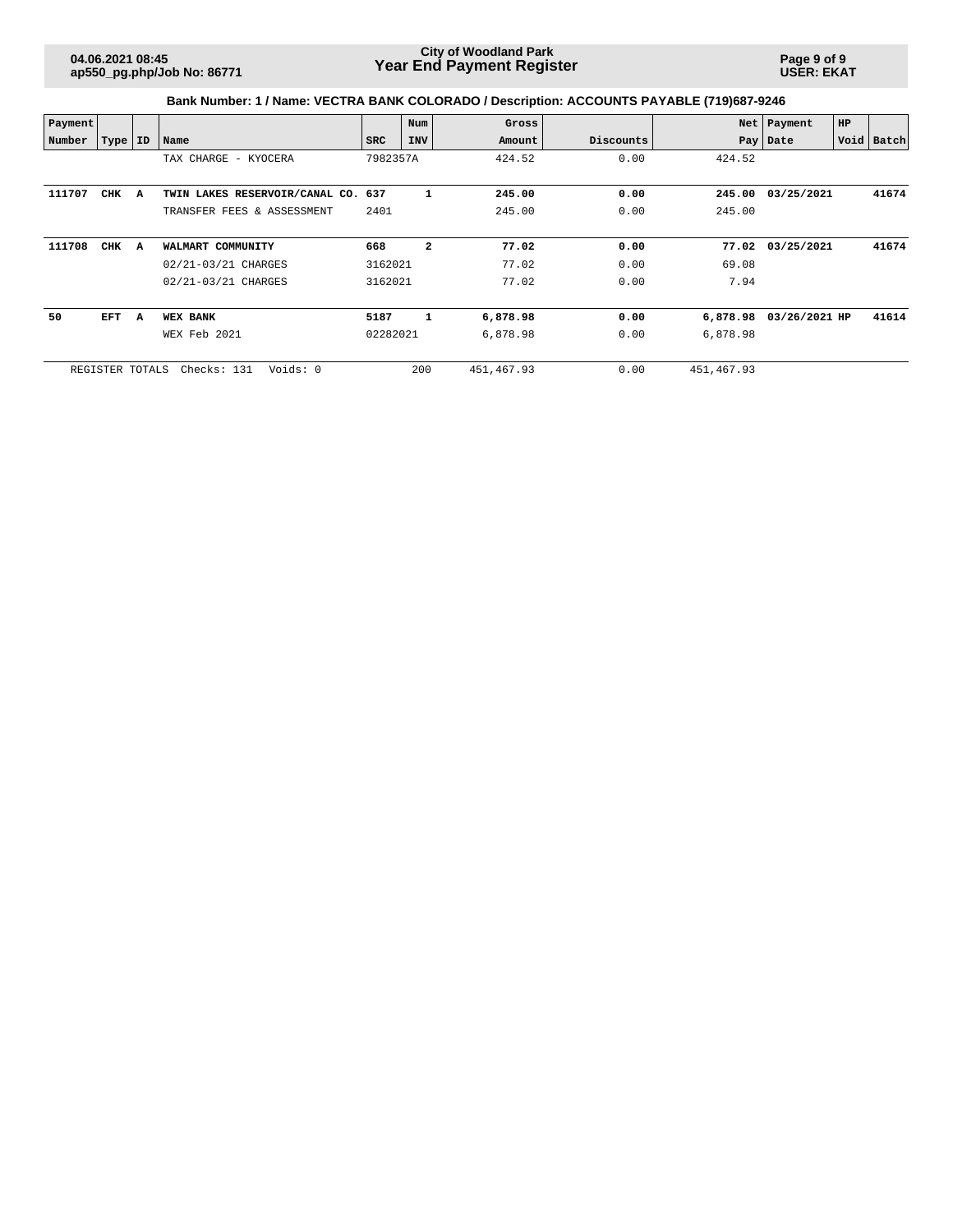| 18669 CHK | Lifeguard                      | $\mathbf{1}$ | 129.36  | 9.9     | 119.46 03/12/2021  |
|-----------|--------------------------------|--------------|---------|---------|--------------------|
| 18670 CHK | Lifeguard                      | $\mathbf{1}$ | 92.72   | 7.09    | 85.63 03/12/2021   |
| 46398 NOD | Crew Chief - Field Se          | $\mathbf{1}$ | 2801.99 | 996.57  | 1805.42 03/12/2021 |
| 46399 NOD | Corporal                       | $\mathbf{1}$ | 2563.38 | 572.65  | 1990.73 03/12/2021 |
| 46400 NOD | Sports Coordinator             | $\mathbf{1}$ | 1198.15 | 348.82  | 849.33 03/12/2021  |
| 46401 NOD | Dispatcher II                  | $\mathbf{1}$ | 1692.31 | 447.12  | 1245.19 03/12/2021 |
| 46402 NOD | <b>Systems Specialist</b>      | $\mathbf{1}$ | 2367.4  | 742.76  | 1624.64 03/12/2021 |
| 46403 NOD | Police Officer I               | $\mathbf{1}$ | 1909.6  | 253.46  | 1656.14 03/12/2021 |
| 46404 NOD | Lifeguard                      | $\mathbf{1}$ | 460.11  | 35.19   | 424.92 03/12/2021  |
| 46405 NOD | Dispatcher I                   | $\mathbf 1$  | 1499.2  | 392.68  | 1106.52 03/12/2021 |
| 46406 NOD | Maint. Worker III - Fi         | $\mathbf{1}$ | 1819.26 | 576.11  | 1243.15 03/12/2021 |
| 46407 NOD | <b>MPO</b>                     | $\mathbf{1}$ | 2262.14 | 515.3   | 1746.84 03/12/2021 |
| 46408 NOD | <b>DISPATCHER II</b>           | $\mathbf{1}$ | 84.88   | 6.5     | 78.38 03/12/2021   |
| 46409 NOD | Public Works/City Er           | $\mathbf{1}$ | 4047.17 | 1789.44 | 2257.73 03/12/2021 |
| 46410 NOD | <b>Utility Billing Technic</b> | $\mathbf 1$  | 1752.8  | 576.83  | 1175.97 03/12/2021 |
| 46411 NOD | Planning and Buildin           | $\mathbf{1}$ | 2003.62 | 580.71  | 1422.91 03/12/2021 |
| 46412 NOD | Victims Advocate               | $\mathbf{1}$ | 925.1   | 190.89  | 734.21 03/12/2021  |
| 46413 NOD | <b>WWTP Operator</b>           | $\mathbf{1}$ | 1701.77 | 620.07  | 1081.7 03/12/2021  |
| 46414 NOD | Water Fitness Instru           | $\mathbf{1}$ | 258.83  | 19.8    | 239.03 03/12/2021  |
| 46415 NOD | <b>WWTO</b>                    | $\mathbf{1}$ | 2149    | 558.13  | 1590.87 03/12/2021 |
| 46416 NOD | <b>WTO</b>                     | $\mathbf{1}$ | 2343    | 1305.01 | 1037.99 03/12/2021 |
| 46417 NOD | Police Officer I               | $\mathbf{1}$ | 2618.71 | 517.87  | 2100.84 03/12/2021 |
| 46418 NOD | Lifeguard                      | $\mathbf{1}$ | 224.84  | 27.49   | 197.35 03/12/2021  |
| 46419 NOD | <b>Municipal Court Cler</b>    | $\mathbf 1$  | 1139.5  | 243.03  | 896.47 03/12/2021  |
| 46420 NOD | Maint. Worker I - PB           | $\mathbf{1}$ | 1575.31 | 411.11  | 1164.2 03/12/2021  |
| 46421 NOD | Corporal                       | $\mathbf{1}$ | 2784.65 | 719.19  | 2065.46 03/12/2021 |
| 46422 NOD | Corporal                       | $\mathbf{1}$ | 2509.97 | 1021.51 | 1488.46 03/12/2021 |
| 46423 NOD | Dispatcher I                   | $\mathbf{1}$ | 1547.17 | 416.6   | 1130.57 03/12/2021 |
| 46424 NOD | Lifeguard                      | $\mathbf{1}$ | 431.2   | 50.38   | 380.82 03/12/2021  |
| 46425 NOD | Police Chief                   | 1            | 4221.15 | 1480.86 | 2740.29 03/12/2021 |
| 46426 NOD | Police Officer I               | $\mathbf{1}$ | 2075.46 | 435.11  | 1640.35 03/12/2021 |
| 46427 NOD | Crew Chief - Streets           | $\mathbf{1}$ | 2262.14 | 581.11  | 1681.03 03/12/2021 |
| 46428 NOD | Dispatcher I                   | $\mathbf{1}$ | 1605.19 | 379.76  | 1225.43 03/12/2021 |
| 46429 NOD | <b>Accounting Manager</b>      | $\mathbf{1}$ | 2663.95 | 890.52  | 1773.43 03/12/2021 |
| 46430 NOD | Maint. Worker II - Fio         | $\mathbf{1}$ | 1760.28 | 595     | 1165.28 03/12/2021 |
| 46431 NOD | Event Center Coordi            | $\mathbf{1}$ | 1365.71 | 419.89  | 945.82 03/12/2021  |
| 46432 NOD | Detective/MPO                  | $\mathbf{1}$ | 2361.12 | 539.53  | 1821.59 03/12/2021 |
| 46433 NOD | <b>Management Analys</b>       | $\mathbf{1}$ | 2557.85 | 824.99  | 1732.86 03/12/2021 |
| 46434 NOD | Water Treatment Or             | $\mathbf{1}$ | 1995.27 | 625.47  | 1369.8 03/12/2021  |
| 46435 NOD | Police Officer I               | $\mathbf{1}$ | 0       | 0       | 0 03/12/2021       |
| 46436 NOD | IT Intern                      | $\mathbf{1}$ | 458.16  | 49.06   | 409.1 03/12/2021   |
| 46437 NOD | Maintenance Worke              | $\mathbf{1}$ | 1479.61 | 416.46  | 1063.15 03/12/2021 |
| 46438 NOD | Lifeguard                      | $\mathbf{1}$ | 199.16  | 21.96   | 177.2 03/12/2021   |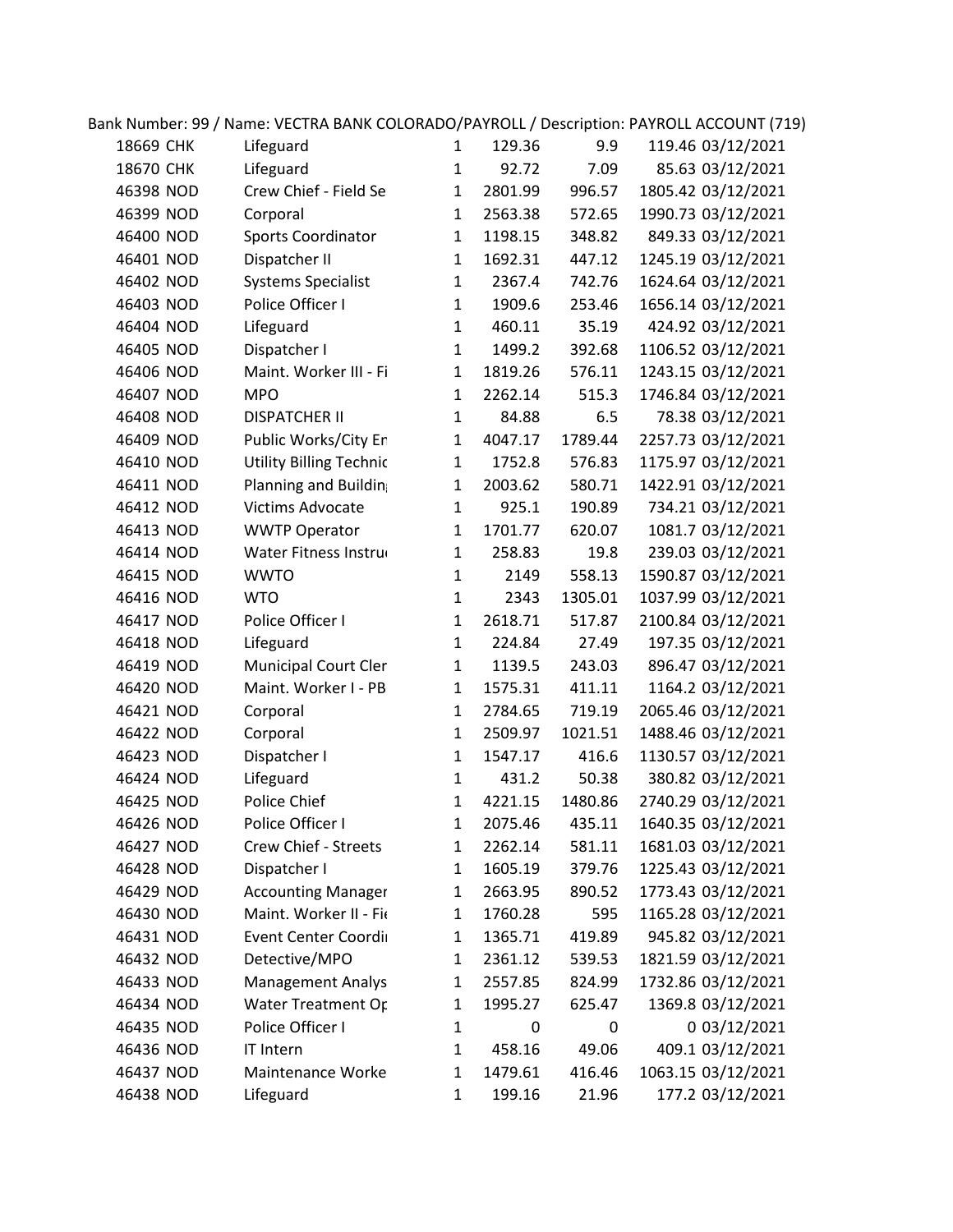| 46439 NOD | Lifeguard                   | $\mathbf{1}$ | 145.25  | 21.29   | 123.96 03/12/2021  |
|-----------|-----------------------------|--------------|---------|---------|--------------------|
| 46440 NOD | Maint. Worker II Stre       | 1            | 1706.73 | 535.66  | 1171.07 03/12/2021 |
| 46441 NOD | PD Admin Assist/Tee         | $\mathbf{1}$ | 1896.36 | 560.86  | 1335.5 03/12/2021  |
| 46442 NOD | Commander                   | $\mathbf{1}$ | 3248.86 | 1227.55 | 2021.31 03/12/2021 |
| 46443 NOD | Finance Admin. Asst.        | $\mathbf{1}$ | 1580    | 517.01  | 1062.99 03/12/2021 |
| 46444 NOD | Corporal                    | $\mathbf{1}$ | 2616.3  | 983.37  | 1632.93 03/12/2021 |
| 46445 NOD | Dispatch II                 | 1            | 1701.94 | 361.49  | 1340.45 03/12/2021 |
| 46446 NOD | Temp Lead Lifeguarc         | $\mathbf{1}$ | 1378.88 | 331.6   | 1047.28 03/12/2021 |
| 46447 NOD | <b>HR Generalist</b>        | $\mathbf{1}$ | 2203.06 | 907.89  | 1295.17 03/12/2021 |
| 46448 NOD | Lifeguard                   | $\mathbf{1}$ | 66.04   | 5.05    | 60.99 03/12/2021   |
| 46449 NOD | Administrative Assist       | $\mathbf{1}$ | 1694.4  | 420.78  | 1273.62 03/12/2021 |
| 46450 NOD | Finance Director/Tre        | $\mathbf{1}$ | 3577.32 | 1134.81 | 2442.51 03/12/2021 |
| 46451 NOD | Parks and Rec Direct        | $\mathbf{1}$ | 3577.32 | 1346.65 | 2230.67 03/12/2021 |
| 46452 NOD | Lifeguard                   | $\mathbf{1}$ | 229.09  | 28.24   | 200.85 03/12/2021  |
| 46453 NOD | <b>Assistant City Manag</b> | $\mathbf{1}$ | 4422.92 | 1274.11 | 3148.81 03/12/2021 |
| 46454 NOD | City Clerk/Asst. City I     | $\mathbf{1}$ | 3577.32 | 2094.27 | 1483.05 03/12/2021 |
| 46455 NOD | Zoning/Code Enforce         | 1            | 2375.95 | 532.37  | 1843.58 03/12/2021 |
| 46456 NOD | Finance Technician          | $\mathbf{1}$ | 1547.2  | 471.23  | 1075.97 03/12/2021 |
| 46457 NOD | Commander                   | $\mathbf{1}$ | 3248.86 | 820.83  | 2428.03 03/12/2021 |
| 46458 NOD | Dispatcher II               | $\mathbf{1}$ | 1847.52 | 518.4   | 1329.12 03/12/2021 |
| 46459 NOD | Part Time Police Offi       | $\mathbf{1}$ | 616.32  | 47.15   | 569.17 03/12/2021  |
| 46460 NOD | Crew Chief - Fleet          | $\mathbf{1}$ | 3122.05 | 1281.37 | 1840.68 03/12/2021 |
| 46461 NOD | Presiding Municipal         | $\mathbf{1}$ | 423.51  | 32.4    | 391.11 03/12/2021  |
| 46462 NOD | Police Officer I            | $\mathbf{1}$ | 2084.06 | 491.89  | 1592.17 03/12/2021 |
| 46463 NOD | PW Admin Assistant          | $\mathbf{1}$ | 1547.17 | 523.66  | 1023.51 03/12/2021 |
| 46464 NOD | Detective Sergeant          | $\mathbf{1}$ | 2688.26 | 834.24  | 1854.02 03/12/2021 |
| 46465 NOD | P&R Sports Site Supv        | $\mathbf{1}$ | 105.56  | 8.07    | 97.49 03/12/2021   |
| 46466 NOD | UPCC-ASSISTANT              | $\mathbf{1}$ | 387.36  | 73.64   | 313.72 03/12/2021  |
| 46467 NOD | Public Information S        | $\mathbf{1}$ | 1236.8  | 332.63  | 904.17 03/12/2021  |
| 46468 NOD | Part Time Police Offi       | $\mathbf{1}$ | 530     | 71.82   | 458.18 03/12/2021  |
| 46469 NOD | <b>WWTO</b>                 | $\mathbf{1}$ | 1995.65 | 551.6   | 1444.05 03/12/2021 |
| 46470 NOD | Maint. Worker I - Fie       | 1            | 1323.65 | 335.75  | 987.9 03/12/2021   |
| 46471 NOD | Lifeguard                   | 1            | 154.32  | 12.05   | 142.27 03/12/2021  |
| 46472 NOD | <b>City Planner</b>         | $\mathbf{1}$ | 2907.8  | 817.65  | 2090.15 03/12/2021 |
| 46473 NOD | <b>Construction Inspect</b> | $\mathbf{1}$ | 2340.49 | 677.86  | 1662.63 03/12/2021 |
| 46474 NOD | Police Officer I            | $\mathbf{1}$ | 2570.18 | 785.35  | 1784.83 03/12/2021 |
| 46475 NOD | Maint Tech I                | $\mathbf{1}$ | 797.88  | 544.43  | 253.45 03/12/2021  |
| 46476 NOD | PLANNG/BUILDING I           | 1            | 3832.1  | 1357.13 | 2474.97 03/12/2021 |
| 46477 NOD | Dispatcher I                | $\mathbf{1}$ | 1899.08 | 500.59  | 1398.49 03/12/2021 |
| 46478 NOD | Police Officer I            | $\mathbf{1}$ | 2067.3  | 552.16  | 1515.14 03/12/2021 |
| 46479 NOD | Dispatch                    | $\mathbf{1}$ | 2237.15 | 554.26  | 1682.89 03/12/2021 |
| 46480 NOD | Miant. Worker II - St       | $\mathbf{1}$ | 1683.2  | 509.72  | 1173.48 03/12/2021 |
| 46481 NOD | Lifeguard                   | $\mathbf{1}$ | 404.31  | 43.63   | 360.68 03/12/2021  |
| 46482 NOD | Police Officer II           | $\mathbf{1}$ | 2575.83 | 995.43  | 1580.4 03/12/2021  |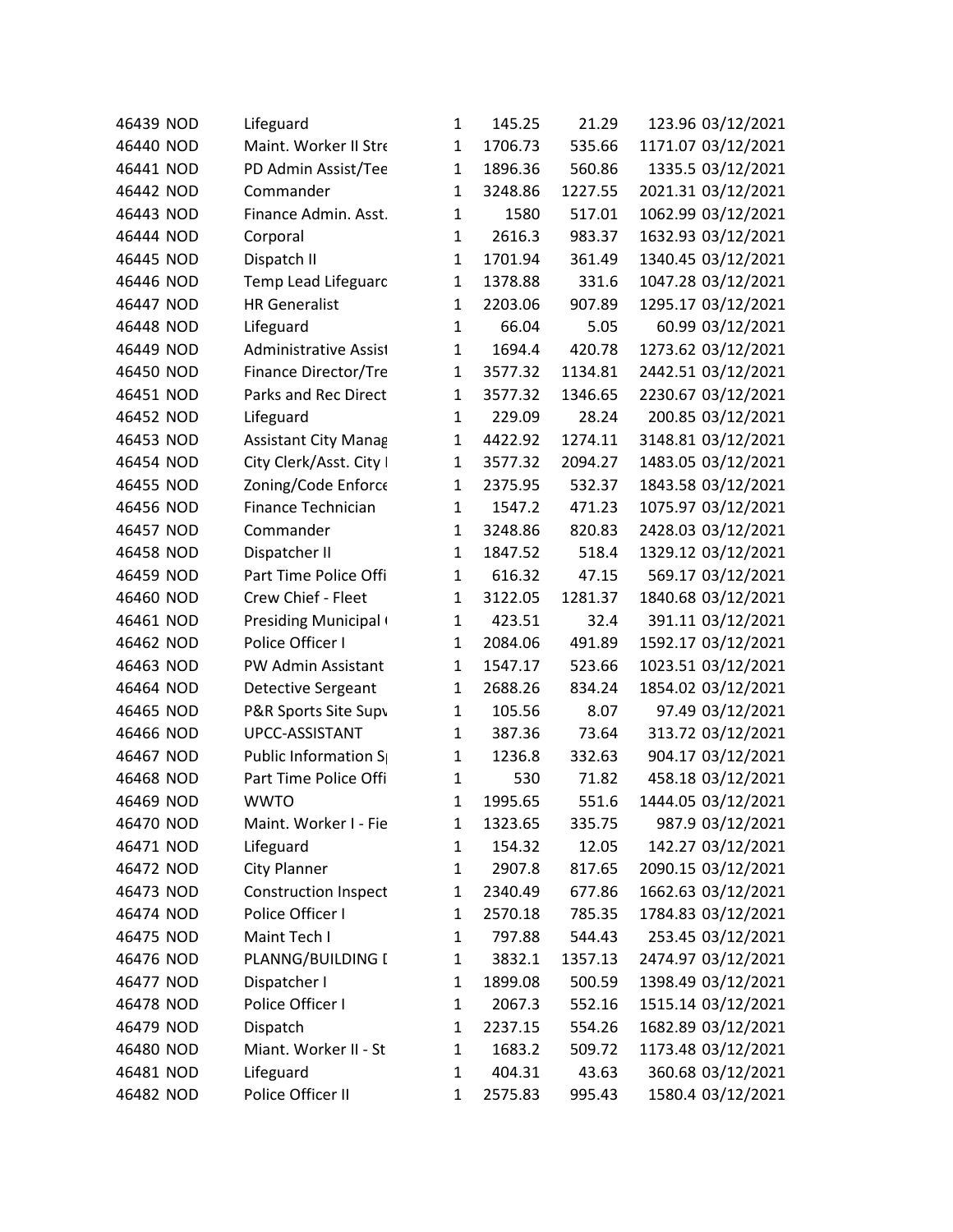| 46483 NOD | Utilities Technician           | $\mathbf{1}$ | 2059.77 | 990.38  | 1069.39 03/12/2021 |
|-----------|--------------------------------|--------------|---------|---------|--------------------|
| 46484 NOD | Permit Technician              | $\mathbf{1}$ | 829.53  | 248.5   | 581.03 03/12/2021  |
| 46485 NOD | <b>WWTO</b>                    | $\mathbf{1}$ | 2262.14 | 788.39  | 1473.75 03/12/2021 |
| 46486 NOD | <b>Aquatic Manager</b>         | $\mathbf{1}$ | 2187.84 | 541.31  | 1646.53 03/12/2021 |
| 46487 NOD | Lifeguard                      | $\mathbf{1}$ | 52.36   | 4       | 48.36 03/12/2021   |
| 46488 NOD | <b>WWTP Chief Operat</b>       | $\mathbf{1}$ | 3388.24 | 1356.94 | 2031.3 03/12/2021  |
| 46489 NOD | <b>Fleet Mechanic II</b>       | $\mathbf{1}$ | 1996    | 566.47  | 1429.53 03/12/2021 |
| 46490 NOD | Dispatch Supervisor            | $\mathbf{1}$ | 2346.98 | 889.52  | 1457.46 03/12/2021 |
| 46491 NOD | Police Officer I               | $\mathbf{1}$ | 2088.34 | 699.65  | 1388.69 03/12/2021 |
| 46492 NOD | Maint. Worker III - St         | $\mathbf{1}$ | 1762.28 | 571.73  | 1190.55 03/12/2021 |
| 46493 NOD | Crew Chief - PBG               | $\mathbf{1}$ | 2437.14 | 543.35  | 1893.79 03/12/2021 |
| 46494 NOD | Victims Advocate Co            | $\mathbf{1}$ | 2198.04 | 662.69  | 1535.35 03/12/2021 |
| 46495 NOD | Maint. Worker I - PB           | $\mathbf{1}$ | 1451.25 | 254.58  | 1196.67 03/12/2021 |
| 46496 NOD | <b>WTP CHIEF OPERAT(</b>       | $\mathbf{1}$ | 3607.52 | 1545.16 | 2062.36 03/12/2021 |
| 46497 NOD | <b>Assistant Aquatic Ma</b>    | $\mathbf{1}$ | 941.78  | 247.21  | 694.57 03/12/2021  |
| 46498 NOD | Utilities/PW Director          | $\mathbf{1}$ | 4221.15 | 1884.05 | 2337.1 03/12/2021  |
| 46499 NOD | Front Desk Represen            | $\mathbf{1}$ | 61      | 4.67    | 56.33 03/12/2021   |
| 46500 NOD | Maint. Worker III- PE          | $\mathbf{1}$ | 1927.24 | 515.8   | 1411.44 03/12/2021 |
| 18671 CHK | Lifeguard                      | $\mathbf{1}$ | 157.08  | 12.02   | 145.06 03/26/2021  |
| 18672 CHK | Lifeguard                      | 1            | 664.71  | 118.88  | 545.83 03/26/2021  |
| 18673 CHK | Lifeguard                      | $\mathbf{1}$ | 990.68  | 125.75  | 864.93 03/26/2021  |
| 18674 CHK | Lifeguard                      | $\mathbf{1}$ | 42.25   | 3.24    | 39.01 03/26/2021   |
| 46501 NOD | Crew Chief - Field Se          | $\mathbf{1}$ | 2801.99 | 997.14  | 1804.85 03/26/2021 |
| 46502 NOD | Corporal                       | $\mathbf{1}$ | 2784.65 | 604.81  | 2179.84 03/26/2021 |
| 46503 NOD | Sports Coordinator             | $\mathbf{1}$ | 1272.6  | 358.24  | 914.36 03/26/2021  |
| 46504 NOD | Dispatcher II                  | $\mathbf{1}$ | 1692.31 | 447.11  | 1245.2 03/26/2021  |
| 46505 NOD | <b>Systems Specialist</b>      | 1            | 2192.4  | 682.88  | 1509.52 03/26/2021 |
| 46506 NOD | Police Officer I               | $\mathbf{1}$ | 1909.6  | 253.46  | 1656.14 03/26/2021 |
| 46507 NOD | Lifeguard                      | $\mathbf{1}$ | 535.23  | 40.95   | 494.28 03/26/2021  |
| 46508 NOD | Dispatcher I                   | $\mathbf{1}$ | 1499.2  | 392.67  | 1106.53 03/26/2021 |
| 46509 NOD | Maint. Worker III - Fi         | $\mathbf{1}$ | 1819.26 | 576.12  | 1243.14 03/26/2021 |
| 46510 NOD | MPO                            | 1            | 2262.14 | 515.3   | 1746.84 03/26/2021 |
| 46511 NOD | Public Works/City Er           | 1            | 4047.17 | 1789.44 | 2257.73 03/26/2021 |
| 46512 NOD | <b>Utility Billing Technic</b> | $\mathbf{1}$ | 1752.8  | 576.84  | 1175.96 03/26/2021 |
| 46513 NOD | Planning and Buildin           | $\mathbf{1}$ | 2003.62 | 580.69  | 1422.93 03/26/2021 |
| 46514 NOD | <b>Victims Advocate</b>        | $\mathbf{1}$ | 925.1   | 190.91  | 734.19 03/26/2021  |
| 46515 NOD | <b>WWTP Operator</b>           | $\mathbf{1}$ | 1701.77 | 620.07  | 1081.7 03/26/2021  |
| 46516 NOD | Water Fitness Instru           | $\mathbf{1}$ | 284.2   | 21.74   | 262.46 03/26/2021  |
| 46517 NOD | <b>WWTO</b>                    | $\mathbf{1}$ | 1649    | 390.46  | 1258.54 03/26/2021 |
| 46518 NOD | <b>WTO</b>                     | $\mathbf{1}$ | 2343    | 1305.01 | 1037.99 03/26/2021 |
| 46519 NOD | Police Officer I               | $\mathbf{1}$ | 1978.24 | 402.72  | 1575.52 03/26/2021 |
| 46520 NOD | Lifeguard                      | $\mathbf{1}$ | 283.36  | 40.82   | 242.54 03/26/2021  |
| 46521 NOD | <b>Municipal Court Cler</b>    | 1            | 1510.5  | 332.93  | 1177.57 03/26/2021 |
| 46522 NOD | Maint. Worker I - PB           | 1            | 1706.9  | 442.97  | 1263.93 03/26/2021 |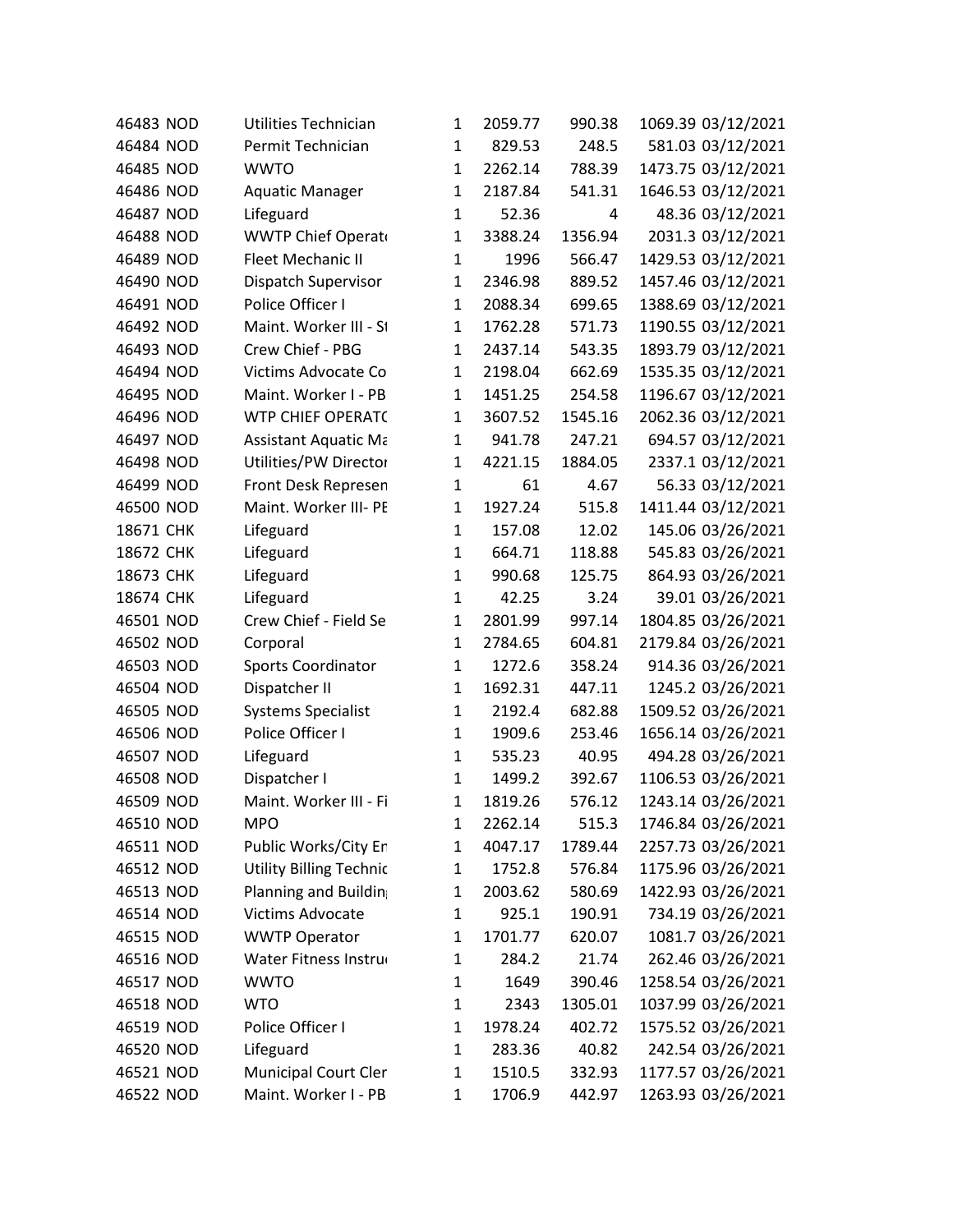| 46523 NOD | Corporal                    | 1            | 2731.24 | 713.31  | 2017.93 03/26/2021 |
|-----------|-----------------------------|--------------|---------|---------|--------------------|
| 46524 NOD | Corporal                    | 1            | 2441.3  | 1012.27 | 1429.03 03/26/2021 |
| 46525 NOD | Dispatcher I                | $\mathbf{1}$ | 1605.19 | 429.99  | 1175.2 03/26/2021  |
| 46526 NOD | Lifeguard                   | $\mathbf{1}$ | 172.48  | 13.2    | 159.28 03/26/2021  |
| 46527 NOD | Police Chief                | $\mathbf{1}$ | 4221.15 | 1480.86 | 2740.29 03/26/2021 |
| 46528 NOD | Police Officer I            | $\mathbf{1}$ | 2000.43 | 422.02  | 1578.41 03/26/2021 |
| 46529 NOD | Crew Chief - Streets        | $\mathbf{1}$ | 2262.14 | 581.72  | 1680.42 03/26/2021 |
| 46530 NOD | Dispatcher I                | $\mathbf{1}$ | 1663.21 | 394.18  | 1269.03 03/26/2021 |
| 46531 NOD | <b>Accounting Manager</b>   | $\mathbf{1}$ | 2663.95 | 890.52  | 1773.43 03/26/2021 |
| 46532 NOD | Maint. Worker II - Fio      | $\mathbf{1}$ | 1760.28 | 594.99  | 1165.29 03/26/2021 |
| 46533 NOD | Event Center Coordi         | $\mathbf{1}$ | 1365.71 | 419.88  | 945.83 03/26/2021  |
| 46534 NOD | Detective/MPO               | $\mathbf{1}$ | 2665.13 | 573.32  | 2091.81 03/26/2021 |
| 46535 NOD | <b>Management Analys</b>    | $\mathbf{1}$ | 2382.85 | 782.61  | 1600.24 03/26/2021 |
| 46536 NOD | Water Treatment Or          | $\mathbf{1}$ | 1995.27 | 664.68  | 1330.59 03/26/2021 |
| 46537 NOD | Police Officer I            | $\mathbf{1}$ | 0       | 0       | 0 03/26/2021       |
| 46538 NOD | <b>IT Intern</b>            | $\mathbf{1}$ | 458.16  | 49.04   | 409.12 03/26/2021  |
| 46539 NOD | Maintenance Worke           | $\mathbf{1}$ | 1635.13 | 454.03  | 1181.1 03/26/2021  |
| 46540 NOD | Lifeguard                   | $\mathbf{1}$ | 75.45   | 5.77    | 69.68 03/26/2021   |
| 46541 NOD | Lifeguard                   | $\mathbf{1}$ | 106.42  | 15.58   | 90.84 03/26/2021   |
| 46542 NOD | Maint. Worker II Stre       | $\mathbf{1}$ | 1837.27 | 567.31  | 1269.96 03/26/2021 |
| 46543 NOD | PD Admin Assist/Tee         | $\mathbf{1}$ | 1896.36 | 560.87  | 1335.49 03/26/2021 |
| 46544 NOD | Commander                   | $\mathbf{1}$ | 3248.86 | 1227.54 | 2021.32 03/26/2021 |
| 46545 NOD | Finance Admin. Asst.        | $\mathbf{1}$ | 1587.41 | 518.47  | 1068.94 03/26/2021 |
| 46546 NOD | Corporal                    | $\mathbf{1}$ | 2441.3  | 934.32  | 1506.98 03/26/2021 |
| 46547 NOD | Dispatch II                 | $\mathbf{1}$ | 1701.94 | 361.49  | 1340.45 03/26/2021 |
| 46548 NOD | Temp Lead Lifeguarc         | $\mathbf{1}$ | 870     | 151.23  | 718.77 03/26/2021  |
| 46549 NOD | <b>HR Generalist</b>        | $\mathbf{1}$ | 2203.06 | 907.88  | 1295.18 03/26/2021 |
| 46550 NOD | Lifeguard                   | $\mathbf{1}$ | 117.04  | 8.96    | 108.08 03/26/2021  |
| 46551 NOD | Administrative Assist       | $\mathbf{1}$ | 1694.4  | 420.77  | 1273.63 03/26/2021 |
| 46552 NOD | <b>Finance Director/Tre</b> | $\mathbf{1}$ | 3577.32 | 1134.82 | 2442.5 03/26/2021  |
| 46553 NOD | Parks and Rec Direct        | $\mathbf{1}$ | 3577.32 | 1346.64 | 2230.68 03/26/2021 |
| 46554 NOD | Lifeguard                   | 1            | 94.1    | 7.2     | 86.9 03/26/2021    |
| 46555 NOD | Assistant City Manag        | $\mathbf{1}$ | 4422.92 | 1274.11 | 3148.81 03/26/2021 |
| 46556 NOD | City Clerk/Asst. City I     | $\mathbf{1}$ | 3577.32 | 2094.27 | 1483.05 03/26/2021 |
| 46557 NOD | Zoning/Code Enforce         | 1            | 2000.8  | 464.92  | 1535.88 03/26/2021 |
| 46558 NOD | Finance Technician          | $\mathbf{1}$ | 1547.2  | 471.24  | 1075.96 03/26/2021 |
| 46559 NOD | Commander                   | $\mathbf{1}$ | 3248.86 | 820.83  | 2428.03 03/26/2021 |
| 46560 NOD | Dispatcher II               | $\mathbf{1}$ | 1775.33 | 500.2   | 1275.13 03/26/2021 |
| 46561 NOD | Part Time Police Offi       | $\mathbf{1}$ | 1168.44 | 167.76  | 1000.68 03/26/2021 |
| 46562 NOD | Crew Chief - Fleet          | $\mathbf{1}$ | 3423    | 1355.69 | 2067.31 03/26/2021 |
| 46563 NOD | Presiding Municipal         | $\mathbf{1}$ | 1129.36 | 158.87  | 970.49 03/26/2021  |
| 46564 NOD | Police Officer I            | $\mathbf{1}$ | 1909.06 | 442.85  | 1466.21 03/26/2021 |
| 46565 NOD | PW Admin Assistant          | 1            | 1895.29 | 608.06  | 1287.23 03/26/2021 |
| 46566 NOD | <b>Detective Sergeant</b>   | 1            | 2990.66 | 888.91  | 2101.75 03/26/2021 |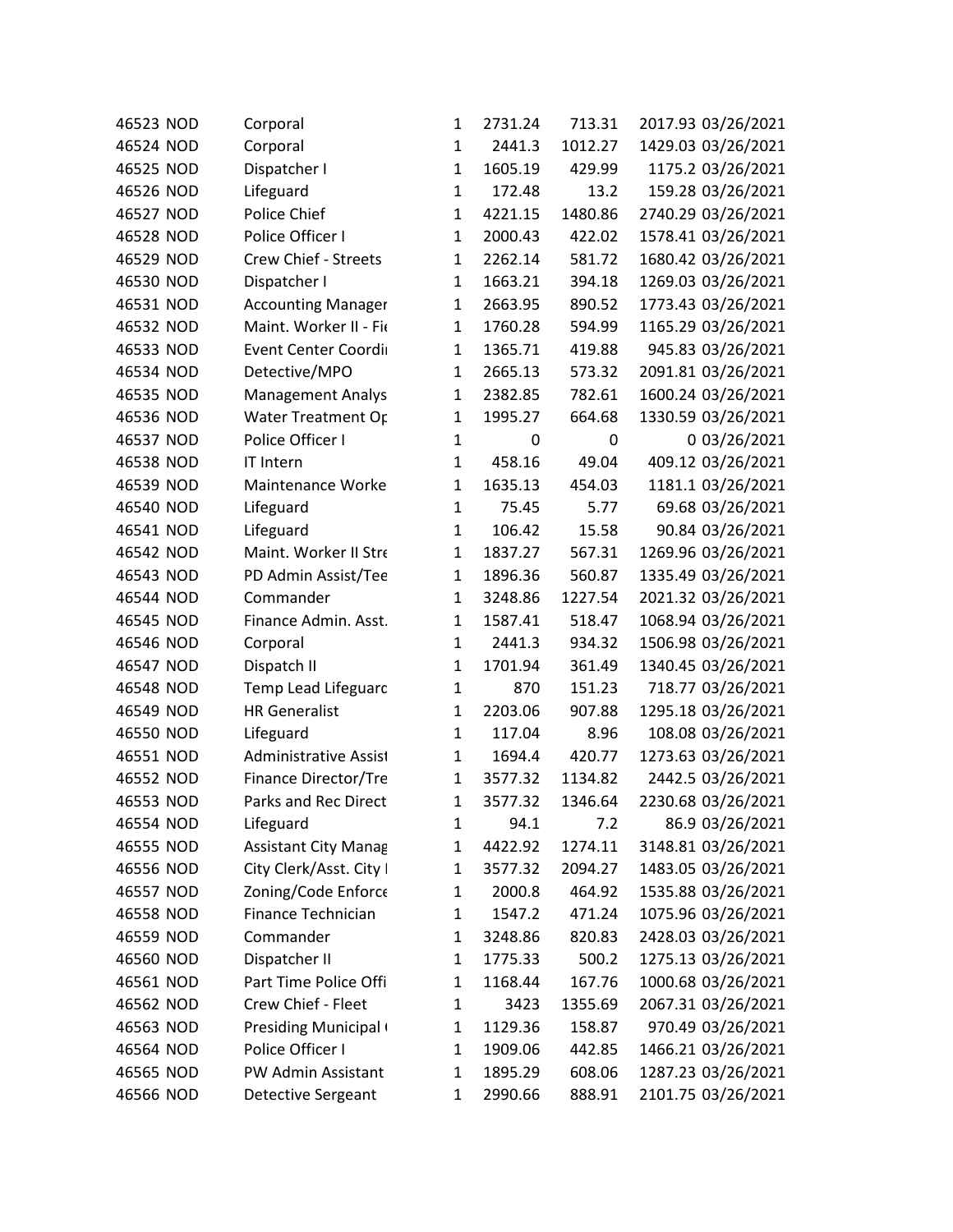| 46567 NOD |                   | P&R Sports Site Supy        | $\mathbf 1$  | 65.52   | 5.02         |          | 60.5 03/26/2021    |
|-----------|-------------------|-----------------------------|--------------|---------|--------------|----------|--------------------|
| 46568 NOD |                   | UPCC-ASSISTANT              | $\mathbf{1}$ | 387.36  | 73.63        |          | 313.73 03/26/2021  |
| 46569 NOD |                   | Public Information S        | 1            | 1236.8  | 332.64       |          | 904.16 03/26/2021  |
| 46570 NOD |                   | Part Time Police Offi       | 1            | 483.63  | 61.62        |          | 422.01 03/26/2021  |
| 46571 NOD |                   | <b>WWTO</b>                 | $\mathbf{1}$ | 1995.65 | 551.59       |          | 1444.06 03/26/2021 |
| 46572 NOD |                   | Maint. Worker I - Fie       | $\mathbf{1}$ | 1276.25 | 329.05       |          | 947.2 03/26/2021   |
| 46573 NOD |                   | Lifeguard                   | $\mathbf{1}$ | 30.8    | 2.36         |          | 28.44 03/26/2021   |
| 46574 NOD |                   | <b>City Planner</b>         | $\mathbf{1}$ | 2907.8  | 817.66       |          | 2090.14 03/26/2021 |
| 46575 NOD |                   | <b>Construction Inspect</b> | $\mathbf{1}$ | 2340.49 | 677.84       |          | 1662.65 03/26/2021 |
| 46576 NOD |                   | Police Officer I            | $\mathbf{1}$ | 2195.5  | 717.96       |          | 1477.54 03/26/2021 |
| 46577 NOD |                   | Maint Tech I                | $\mathbf{1}$ | 1276.38 | 670.41       |          | 605.97 03/26/2021  |
| 46578 NOD |                   | PLANNG/BUILDING I           | $\mathbf 1$  | 3832.1  | 1357.13      |          | 2474.97 03/26/2021 |
| 46579 NOD |                   | Dispatcher I                | $\mathbf{1}$ | 1499.2  | 392.67       |          | 1106.53 03/26/2021 |
| 46580 NOD |                   | Police Officer I            | $\mathbf{1}$ | 2267.56 | 563.34       |          | 1704.22 03/26/2021 |
| 46581 NOD |                   | Dispatch                    | $\mathbf{1}$ | 3947.42 | 1136.2       |          | 2811.22 03/26/2021 |
| 46582 NOD |                   | Miant. Worker II - St       | $\mathbf{1}$ | 1683.2  | 509.72       |          | 1173.48 03/26/2021 |
| 46583 NOD |                   | Lifeguard                   | $\mathbf{1}$ | 319.6   | 25.68        |          | 293.92 03/26/2021  |
| 46584 NOD |                   | Police Officer II           | $\mathbf{1}$ | 3258.87 | 1118.3       |          | 2140.57 03/26/2021 |
| 46585 NOD |                   | <b>Utilities Technician</b> | 1            | 2059.77 | 990.37       |          | 1069.4 03/26/2021  |
| 46586 NOD |                   | Permit Technician           | $\mathbf{1}$ | 765.72  | 234.22       |          | 531.5 03/26/2021   |
| 46587 NOD |                   | <b>WWTO</b>                 | 1            | 2262.14 | 788.39       |          | 1473.75 03/26/2021 |
| 46588 NOD |                   | <b>Aquatic Manager</b>      | $\mathbf{1}$ | 2187.84 | 541.31       |          | 1646.53 03/26/2021 |
| 46589 NOD |                   | Lifeguard                   | $\mathbf{1}$ | 2808.92 | 1216.11      |          | 1592.81 03/26/2021 |
| 46590 NOD |                   | WWTP Chief Operat           | $\mathbf{1}$ | 1996    | 566.47       |          | 1429.53 03/26/2021 |
| 46591 NOD |                   | <b>Fleet Mechanic II</b>    | $\mathbf{1}$ | 126.9   | 9.7          |          | 117.2 03/26/2021   |
| 46592 NOD |                   | Dispatch Supervisor         | $\mathbf{1}$ | 2262.14 | 868.85       |          | 1393.29 03/26/2021 |
| 46593 NOD |                   | Police Officer I            | 1            | 2216.51 | 727.38       |          | 1489.13 03/26/2021 |
| 46594 NOD |                   | Maint. Worker III - St      | 1            | 1762.28 | 571.71       |          | 1190.57 03/26/2021 |
| 46595 NOD |                   | Crew Chief - PBG            | 1            | 2262.14 | 500.95       |          | 1761.19 03/26/2021 |
| 46596 NOD |                   | Victims Advocate Co         | 1            | 2198.04 | 662.68       |          | 1535.36 03/26/2021 |
| 46597 NOD |                   | Maint. Worker I - PB        | 1            | 1443.73 | 253.24       |          | 1190.49 03/26/2021 |
| 46598 NOD |                   | <b>WTP CHIEF OPERAT(</b>    | 1            | 3607.52 | 1545.16      |          | 2062.36 03/26/2021 |
| 46599 NOD |                   | <b>Assistant Aquatic Ma</b> | 1            | 969.67  | 296.81       |          | 672.86 03/26/2021  |
| 46600 NOD |                   | Utilities/PW Director       | 1            | 4221.15 | 1884.04      |          | 2337.11 03/26/2021 |
| 46601 NOD |                   | Front Desk Represen         | 1            | 61      | 4.67         |          | 56.33 03/26/2021   |
| 46602 NOD |                   | Maint. Worker III- PE       | 1            | 2066.35 | 563.04       |          | 1503.31 03/26/2021 |
|           | <b>REGISTER 1</b> |                             |              |         | 215 393742.9 | 119838.5 | 273904.35          |